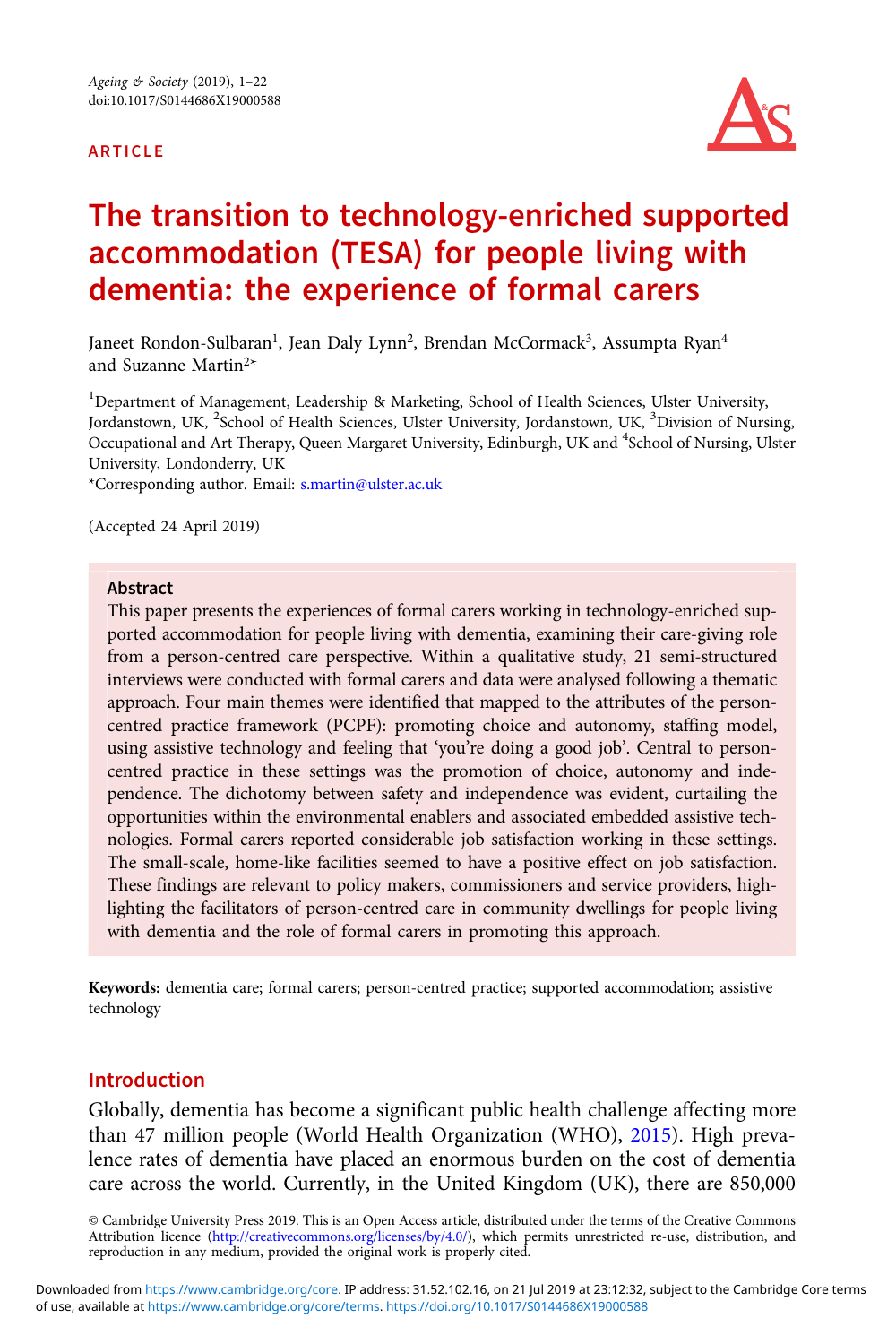people living with dementia (Alzheimer's Society, [2014\)](#page-20-0) with an estimated cost to the economy of £26 billion a year (Department of Health, [2015\)](#page-20-0). Recent surveys have shown that 85 per cent of people diagnosed with dementia would prefer to stay at home for as long as possible rather than go into a care facility (Department of Health, [2015](#page-20-0)). Two-thirds of people with dementia in the UK live in the community and most care is provided by approximately 670,000 family and friends, saving the state over £11 billion per year (Alzheimer's Society, [2015\)](#page-20-0).

While the provision of care at home, tailored to the needs of the person with dementia, their family and carers, has increased recently (Department of Health, [2015\)](#page-20-0), many people living with dementia ultimately move into care homes when family carers are unable to manage their growing care needs (Livingston et al., [2017\)](#page-20-0). In recent years, different models of long-term support have been introduced. For example, in the UK, extra-care housing or housing with care has emerged as an alternative to what was traditionally known as sheltered housing or very sheltered housing – a model known in the United States of America as assisted living (Brooker et al., [2011](#page-20-0)).

Similarly, there has been a growing interest in the development of small-scale, home-like residential care models with facilities specifically designed for people living with dementia incorporating technological innovation (Livingston et al., [2017\)](#page-20-0). This approach to care for this population is an alternative to home and institutional care conceived to preserve the rights of the person providing choice and control over their housing options with a greater focus on independent living (Department of Health, [2015\)](#page-20-0). However, little is known about the care strategies aligned with person-centred practice (PCP) that formal carers may or may not employ in their daily work in these facilities or the impact of assistive technologies on the workforce.

This study aimed to explore and understand the formal carers' experience working in a technology-enriched supported housing model. Throughout this study the term 'supported accommodation' rather than 'supported housing' was used, hence the acronym TESA (technology-enriched supported accommodation). Supported housing is defined as 'any housing scheme where housing is provided alongside care, support or supervision to help people live as independently as possible in the community … Supported housing can provide long term support for years for some vulnerable groups such as older people' (Department for Communities and Local Government and Department for Work and Pensions, [2016](#page-20-0): 9–10). The term technology-enriched is used as a descriptor for supported accommodation that has incorporated electronic assistive technology (e.g. sensor-based alarm alerts).

## **Background**

PCP approaches to health care have been recognised and accepted as the best way to provide quality care, particularly for people living with dementia (Kitwood, [1997\)](#page-20-0). Equally, in the UK, this approach has become an integral part of health and social care policy and strategies (Department of Health, [2009](#page-20-0), [2015](#page-20-0); Scottish Government, [2010;](#page-21-0) Department of Health, Social Care and Public Safety, Northern Ireland (DHSSPSNI), [2011](#page-20-0)a, [2011](#page-20-0)c; Welsh Government, [2017](#page-21-0)). PCP has permeated the long-term care sector and has become the central tenet of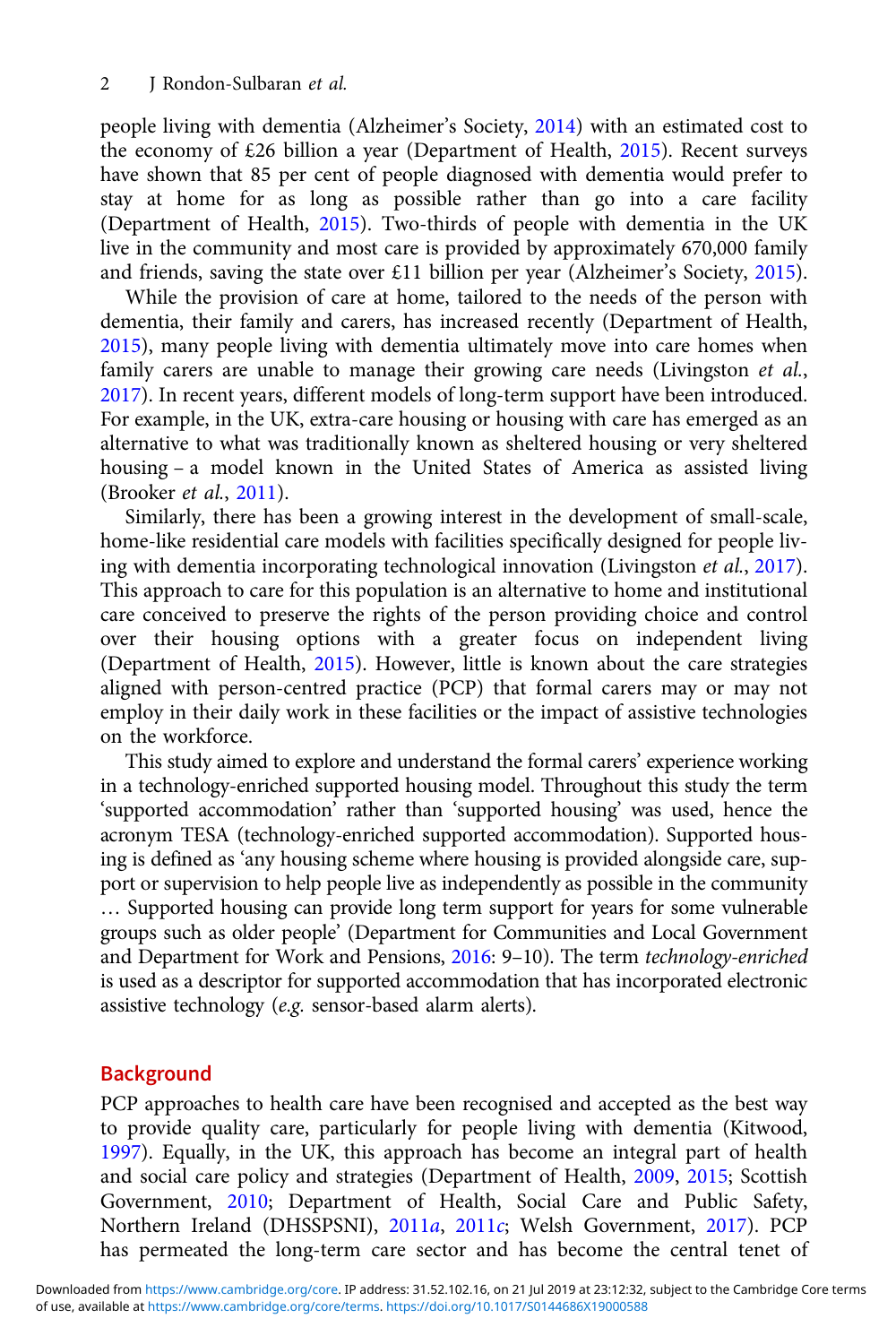'culture change' targeted at the improvement of resident outcomes and the transformation of the facilities from medically driven institutions to individualised settings where care is provided according to the person's unique needs, choices, abilities and life history (Koren, [2010;](#page-20-0) McCormack and McCance, [2017](#page-21-0)a).

While some research highlights the benefits of supported accommodation for people living with dementia in terms of availability of opportunities for social inter-action (Evans et al., [2007\)](#page-20-0), little is known about the level of knowledge and ability of formal carers to support and preserve basic principles of PCP such as choice and dignity, particularly when assistive technology has been incorporated into the facilities. Research in this area is scarce. There is some evidence to suggest that the implementation of assistive technologies in this area is beset by various challenges. One of the challenges identified by Meiland et al. [\(2017](#page-21-0)) is related to the usability of technology by people experiencing dementia living in the community. Mainly, this concerns the following: (a) the relevance of the technology to specific needs; (b) the involvement of the person in the identification of needs; and (c) the management of ethical issues, such as loss of autonomy and privacy, and the difficulties in gaining informed consent when the person living with dementia does not understand or is unaware of the technology (Meiland et al., [2017\)](#page-21-0).

There is a widespread consensus that the philosophy and principles of PCP should be at the heart of any existing and emerging models of dementia care (Koren, [2010;](#page-20-0) McCormack and McCance, [2017](#page-21-0)a). While there is evidence of the application of PCP approaches in long-term care settings, hospital wards and care homes (Williams et al., [2015](#page-21-0); Fetherstonhaugh et al., [2016](#page-20-0)), such evidence has not yet been found in the supported housing model enriched with assistive technology. There is some evidence to suggest the positive impact of staff training aimed at dealing with psychiatric symptoms in care homes, as staff reported reduced symptoms in residents and changes in their own attitudes by adopting an empathetic approach that fostered the development of relationships (Goyder et al., [2012\)](#page-20-0).

Other research suggests the need to redress the relations of power and change organisational cultures in dementia care in order to realise the potential contribution of direct-care staff in person-centred practice who feel disempowered and who receive limited training, recognition or remuneration (Scales et al., [2017\)](#page-21-0). Similarly, other studies have highlighted the need to provide staff in long-term care settings and extra-care housing facilities with PCP training in order to enhance their acquired knowledge of the approach through their daily work experience and to support them in dealing with challenging behaviours (Evans et al., [2007;](#page-20-0) Hunter et al., [2016](#page-20-0)).

The theory of person centred care (PCC) in dementia first described by Kitwood [\(1997\)](#page-20-0) postulates that the person is at the centre of their own care. The concept of personhood is at the core of PCC (Sabat and Harré, [1992;](#page-21-0) Kitwood, [1997](#page-20-0); Rogers, [2011](#page-21-0)). A key challenge is that while the term PCC has become familiar in the field of dementia care, it has been challenging to agree on its components and meanings. For example, Brooker [\(2003\)](#page-20-0) used the VIPS framework to describe PCC as a concept comprising four elements: V – valuing all people regardless of age and cognitive ability; I – recognising people as individuals; P – understanding the world from the perspective of the person living with dementia and carers; and S – a positive social environment conducive to acceptable wellbeing. Additionally, McCormack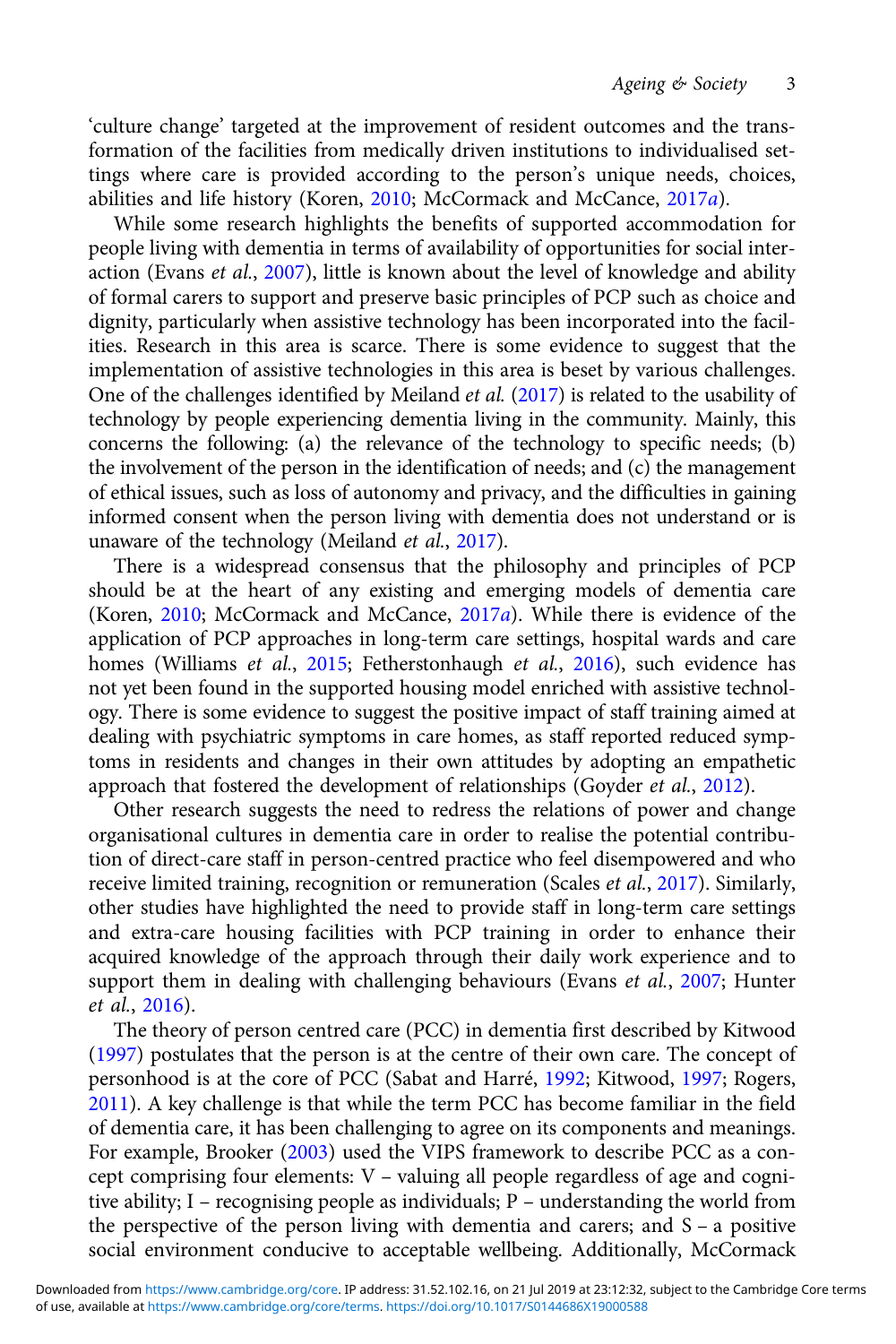and McCance ([2006](#page-21-0), [2010](#page-21-0), [2017](#page-21-0)a) developed the person centred practice framework (PCPF) as a holistic structure that focuses on the characteristics of a personcentred culture within which PCC can be provided. This framework has been adopted in this study, as its holistic nature enables the analysis of a range of factors that might support person-centredness.

McCormack and McCance ([2017](#page-21-0)b: 20) define person-centredness as

an approach to practice established through the formation and fostering of healthful relationships between all care providers, service users and others significant to them in their lives. It is underpinned by values of respect for persons, individual right to self-determination, mutual respect and understanding. It is enabled by cultures of empowerment that foster continuous approaches to practice development.

From this viewpoint, McCormack and McCance ([2010](#page-21-0), [2017](#page-21-0)b) have operationalised the factors that might enable person-centredness into a macro-context and four constructs: prerequisites, care environment, person-centred processes and person-centred outcomes. All constructs and their full set of attributes are shown in [Figure 1.](#page-4-0)

# Methods

The study was part of a larger qualitative investigation about the experience of living in TESA in which the views of people living with dementia as tenants in the facilities were sought in addition to the views of their informal (family/friend) and formal carers (paid care staff working in the facilities). This paper reports on the data obtained from formal carers.

# Aim

The overall aim of this study was to explore formal carers' experiences of the transition by people living with dementia to TESA.

# **Objectives**

The objectives were:

- (1) To explore the extent to which the care practices of formal carers are person-centred in the context of alignment with the PCPF developed by McCormack and McCance ([2017](#page-21-0)a).
- (2) To explore the challenges associated with the promotion of PCP in supported accommodation.
- (3) To explore the extent to which assistive technology hinders or supports person-centred practice.
- (4) To make recommendations for policy practice and research.

# Setting and sample

The study was conducted in all five Health and Social Care Trusts  $(HSCT)^1$  $(HSCT)^1$  in a region of the UK where all facilities identified as providers of TESA for people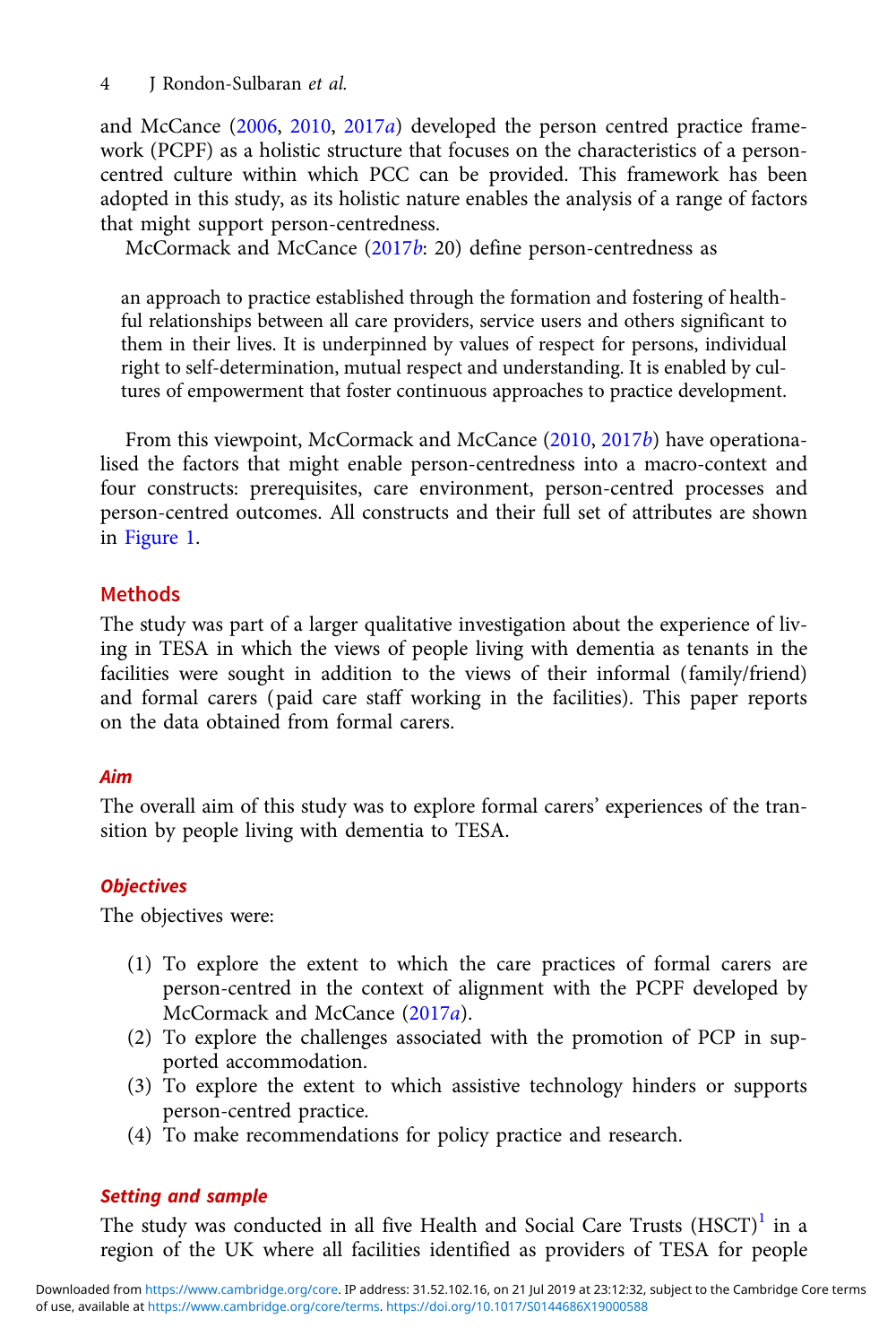<span id="page-4-0"></span>

living with dementia were invited to take part in the study. Participants were a pur-posive sample of formal carers at all levels (but mainly support workers)<sup>[2](#page-19-0)</sup> working in these TESA facilities. Access to the sample was obtained through the Supporting People Programme – a government initiative created to provide a range of housing services for vulnerable adults (Northern Ireland Housing Executive, [2017](#page-21-0)). Thus, ten TESA facilities registered in this programme were invited to participate in the study and staff were asked to partake in semi-structured interviews. One facility declined the invitation as they were undergoing an organisational restructuring at the time.

In most cases the primary funder for the facility was the HSCT with an approximate split of funding of 60 per cent HSCT and 40 per cent Supporting People Programme. Care in the facilities is provided by a mix of HSCT staff and/or voluntary-sector organisations; management is facilitated by housing associations. In Northern Ireland, these facilities are regulated by the Regulation and Quality Improvement Authority (RQIA). This is an independent body established in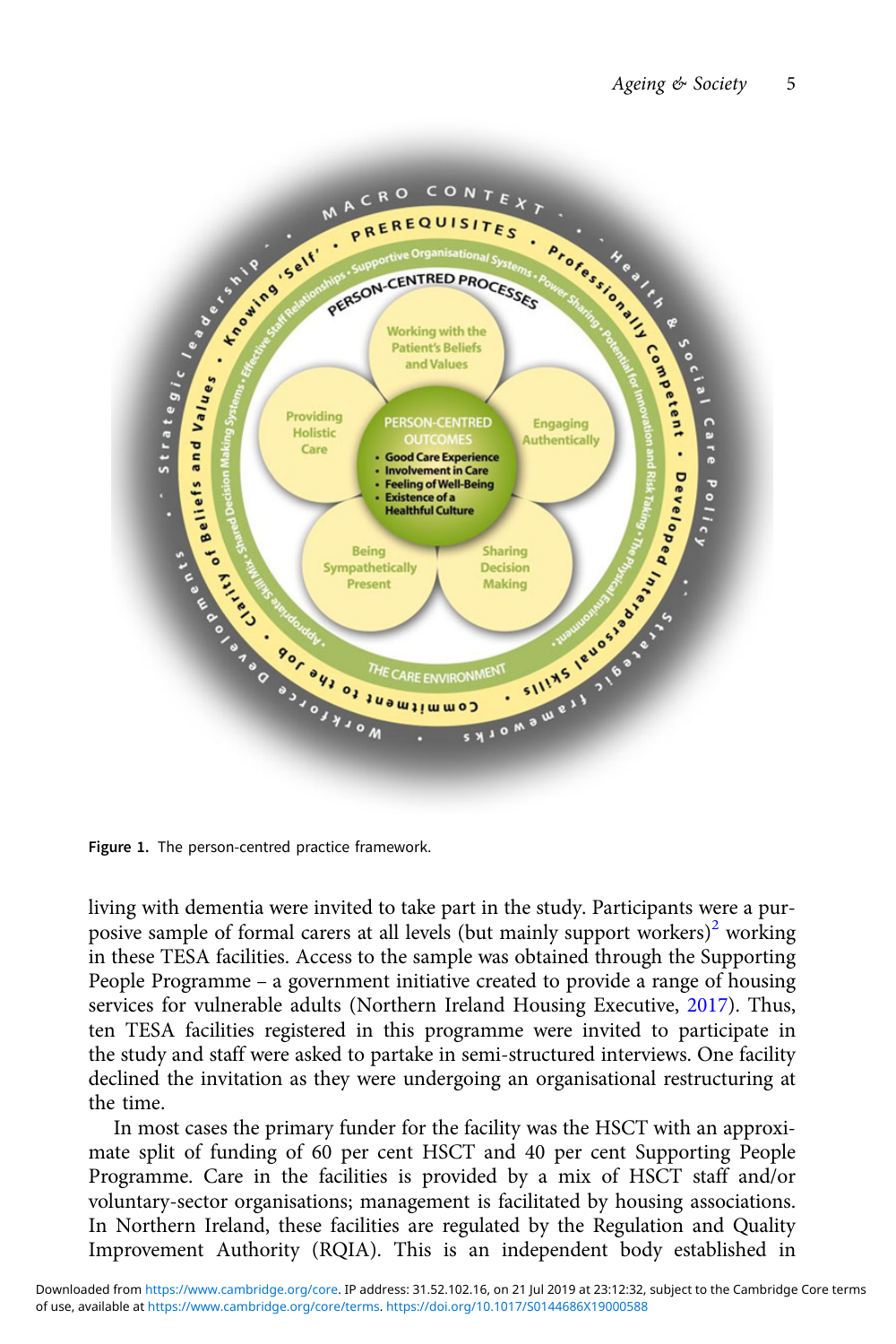2005 to regulate and inspect the quality and availability of health and social care services in this province of the UK (RQIA, [2016\)](#page-21-0). Managers of these facilities are required by the RQIA and in accordance with relevant legislation and DHSSPS standards, to deliver PCC (DHSSPSNI, [2011](#page-20-0)b). There is no known specific measures, however, for how person-centredness is operationalised across services.

The dwellings participating in the study consisted of a range of housing options. They included: small units for up to 12 people with private en-suite bedrooms and communal living and kitchen areas, bigger units of the same type for more than 60 people, and self-contained bungalows or apartments (25 or 30 per facility) within a complex that also offers communal recreational spaces and gardens (for more detail, see [Table 1\)](#page-6-0). By February 2016, when interviews commenced, there were approximately 185 formal carers working in these facilities.

The intercom system connected to handsets was a standard technology used in all the facilities. The various technologies used across the facilities, as shown in [Table 2](#page-6-0), were categorised into three types: alarms, sensors and monitors.

#### Recruitment

The nine participating facilities were approached in December 2015 when formalised written consent with their managers was completed. These managers were asked to inform their staff about the research and make information packs available to them. These packs included an information sheet, a consent form and a selfaddressed envelope to return responses directly to the researchers. A total of 23 responses were returned and 21 participants were interviewed, including three managers. Of the two potential participants not interviewed, one ceased employment with the facility after the interview was arranged and the other one could not attend the interview as initially agreed and it was not possible to reschedule it for a later date.

All participants were assigned an identity code which consisted of a whole number (1, 2, 3, etc.) preceded by the initials 'FC' (formal carer) and a capital letter from 'A' to 'I' which corresponded to the identity code of the site where they worked.

#### Data collection

Data were collected from February until November 2016. In total 21 semistructured interviews were conducted, lasting between 40 and 60 minutes. On the day of the interview JR-S, the researcher, formalised consent and reminded the participants about confidentiality and anonymity and the right to terminate the interview at any time or not to answer all the questions. All the interviews were undertaken in the supported accommodation facility where the formal carers worked at a time convenient to them. A relatively loose topic guide was used to provide guidance during the conversation while giving participants the opportunity to describe their world richly (Kvale, [2009\)](#page-20-0). The interviews explored what the participants perceived to be their role as formal carers working in supported accommodation for people living with dementia, how they felt about the delivery of care in the facility and the impact of assistive technology on their role. The themes of the topic guide were aligned with the four constructs of the PCPF (McCormack and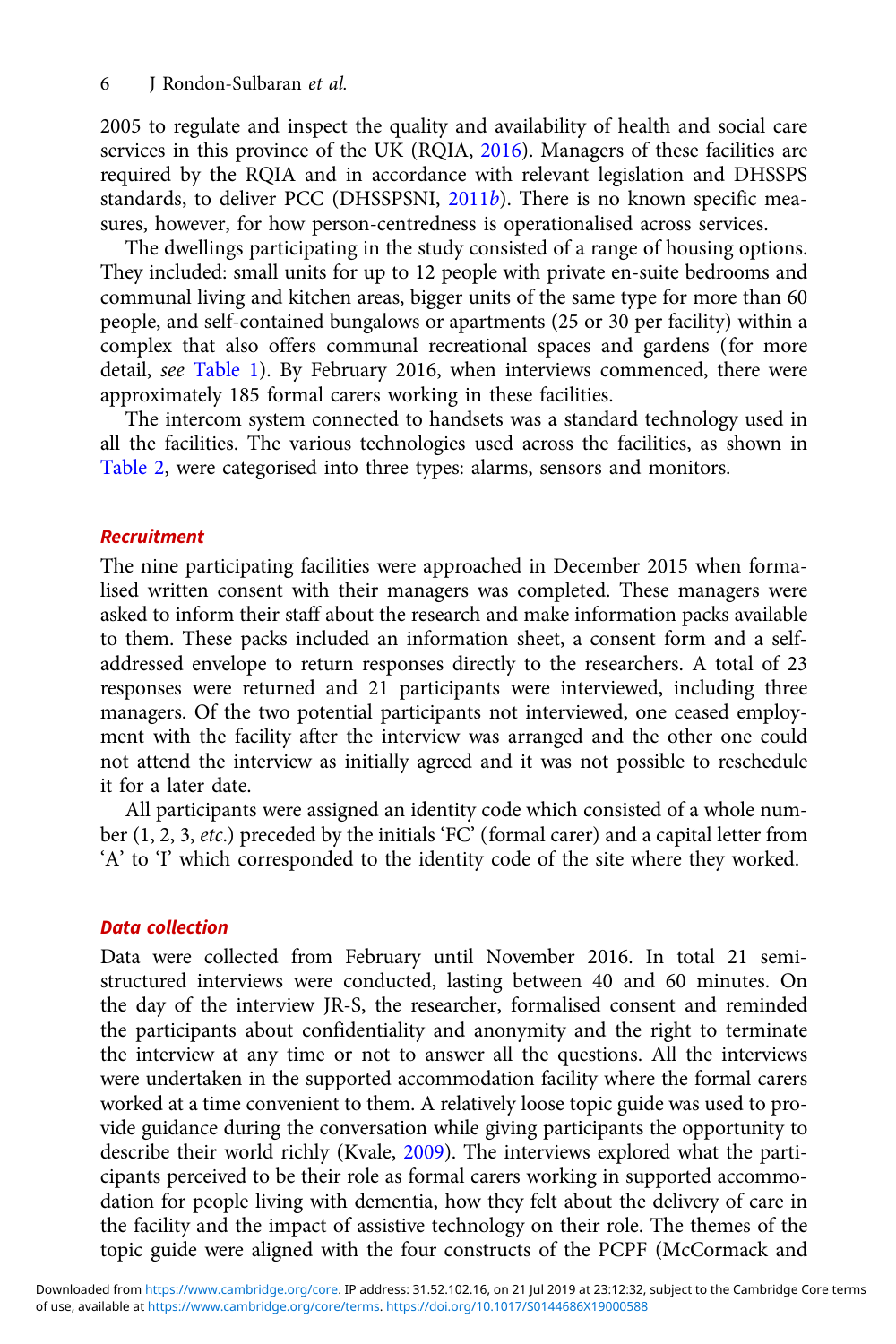| <b>HSCT</b>    | Facility | Capacity | Number of occupants (% occupancy) |
|----------------|----------|----------|-----------------------------------|
| <b>Belfast</b> | Site A   | 35       | 30(86)                            |
|                | Site B   | 30       | 29 (97)                           |
|                | Site C   | 25       | 25(100)                           |
| South Eastern  | Site D   | 30       | 25(83)                            |
|                | Site E   | 23       | 23(100)                           |
| Southern       | Site F   | 12       | 12 (100)                          |
| Northern       | Site G   | 61       | 54 (89)                           |
| Western        | Site H   | 15       | 15 (100)                          |
|                | Site I   | 35       | 30(86)                            |
| Total          |          | 266      | 243 (91)                          |

<span id="page-6-0"></span>Table 1. Capacity of each of the facilities across the five Health and Social Care Trusts (HSCT) in Northern Ireland and occupancy when the research was conducted

Note: N = 243.

Table 2. Categorisation of technology devices used across the facilities

| <b>Alarms</b>                                                                                                                                  | <b>Sensors</b>                                                                                                                                                                                                                                                         | <b>Monitors</b>                                                                             |
|------------------------------------------------------------------------------------------------------------------------------------------------|------------------------------------------------------------------------------------------------------------------------------------------------------------------------------------------------------------------------------------------------------------------------|---------------------------------------------------------------------------------------------|
| • Fall alarm/detector<br>• Smoke alarm<br>• Flood alarm<br>• Carbon monoxide detector<br>• Heat/temperature extreme<br>alarm<br>• Gas detector | • Motion sensor<br>• Inactivity sensor<br>• Automatic/motion-sensitive<br>lights<br>• Water temperature<br>• Pressure sensor: bed<br>• Pressure sensor: chair<br>• Pressure sensor: floor<br>• Pressure sensor: other<br>• Door sensor<br>• Enuresis/continence sensor | • Water-flow control<br>• Cooker monitor<br>(turn-off device)<br>• Close-circuit television |

McCance, [2017](#page-21-0)a) in order to elicit strategies of PCPF applied by formal carers during their day-to-day work in the various facilities. The PCPF, as shown in [Table 3](#page-7-0), has provided the theoretical framework in order to assess through systematic inquiry whether person-centred practice is present in the TESA model.

## Data analysis

All interviews were transcribed verbatim by the researcher and also a professional transcriber. After checking the transcripts for discrepancies, data were anonymised and all identifiers were removed. Then data were uploaded on to NVivo 11, a software package for qualitative data analysis (Bazeley, [2013](#page-20-0)), and were analysed using a thematic approach. Themes or patterns were identified in a deductive or 'top-down'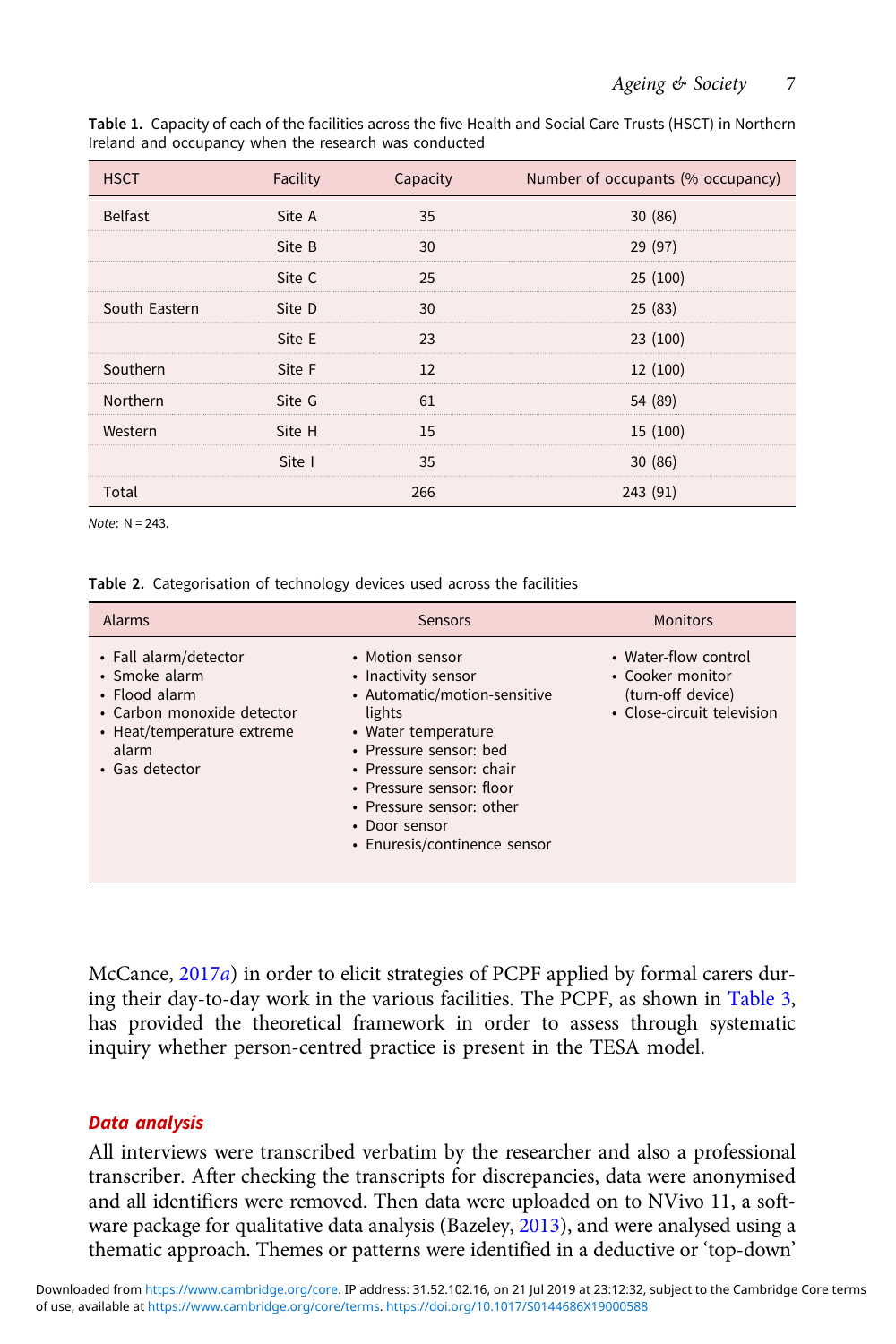#### <span id="page-7-0"></span>8 J Rondon-Sulbaran et al.

#### Table 3. Person-centred practice framework constructs

The macro-context includes major external factors related to health and social care policy, strategic frameworks, workforce developments and strategic leadership:

- (1) Prerequisites focus on the attributes of the care worker and include: being professionally competent; having developed interpersonal skills; being committed to the job; being able to demonstrate clarity of beliefs and values; and knowing self.
- (2) The care environment focuses on the context in which care is delivered and includes: appropriate skill mix; shared decision-making systems; effective staff relationships; supportive organisational systems; power sharing; potential for innovation and risk taking; and the physical environment.
- (3) Person-centred processes focus on delivering care through a range of activities and include: working with patient's beliefs and values; engaging authentically; being sympathetically present; sharing decision-making; and providing holistic care.
- (4) Person-centred outcomes, the central component of the framework, are the results of effective person-centred practice and include: good care experiences; involvement in care; feeling of wellbeing; and fostering a healthful culture.

Source: McCormack and McCance [\(2017](#page-21-0)a).

manner (Braun and Clarke, [2006](#page-20-0)). Through this process an initial list of codes was developed from the themes of the topic guide (Saldana, [2016](#page-21-0)); the latter were loosely aligned with the four constructs of the PCPF (McCormack and McCance, [2017](#page-21-0)a). This '"theoretical" thematic analysis' (Braun and Clarke, [2006:](#page-20-0) 84) helped to guide the analysis on to those aspects of the data particularly related to the constructs of the PCPF (McCormack and McCance, [2017](#page-21-0)a). Two researchers, separately, scrutinised the codes for internal reliability (LeCompte and Goetz, [1982\)](#page-20-0). Competing and complementary themes were distinguished, allowing the researcher to agree on the four themes and corresponding sub-themes described in the findings. The outcome of this process, showing a list of the most illustrative codes generated in the initial themes that led to the final four themes, is presented in [Figure 2](#page-8-0).

## Findings

Within the 21 participants interviewed, 17 were females and four males. The age range of participants varied between 18 and 69 years. The majority of participants were support workers (for details, see [Table 4](#page-9-0)).

Exploration of the data revealed that aspects of the PCPF (McCormack and McCance, [2017](#page-21-0)a), mainly in the constructs of the care environment, the personcentred processes and outcomes, were reflected in the data. Four key main themes emerged from the data: (a) promoting choice and autonomy; (b) staffing model; (c) using assistive technology; and (d) feeling that 'you're doing a good job'.

## Promoting choice and autonomy

At all sites there were numerous examples where the promotion of choice and autonomy was a key element of the staff approach to care. These examples varied from valuing the person and giving them choices, through to building relationships,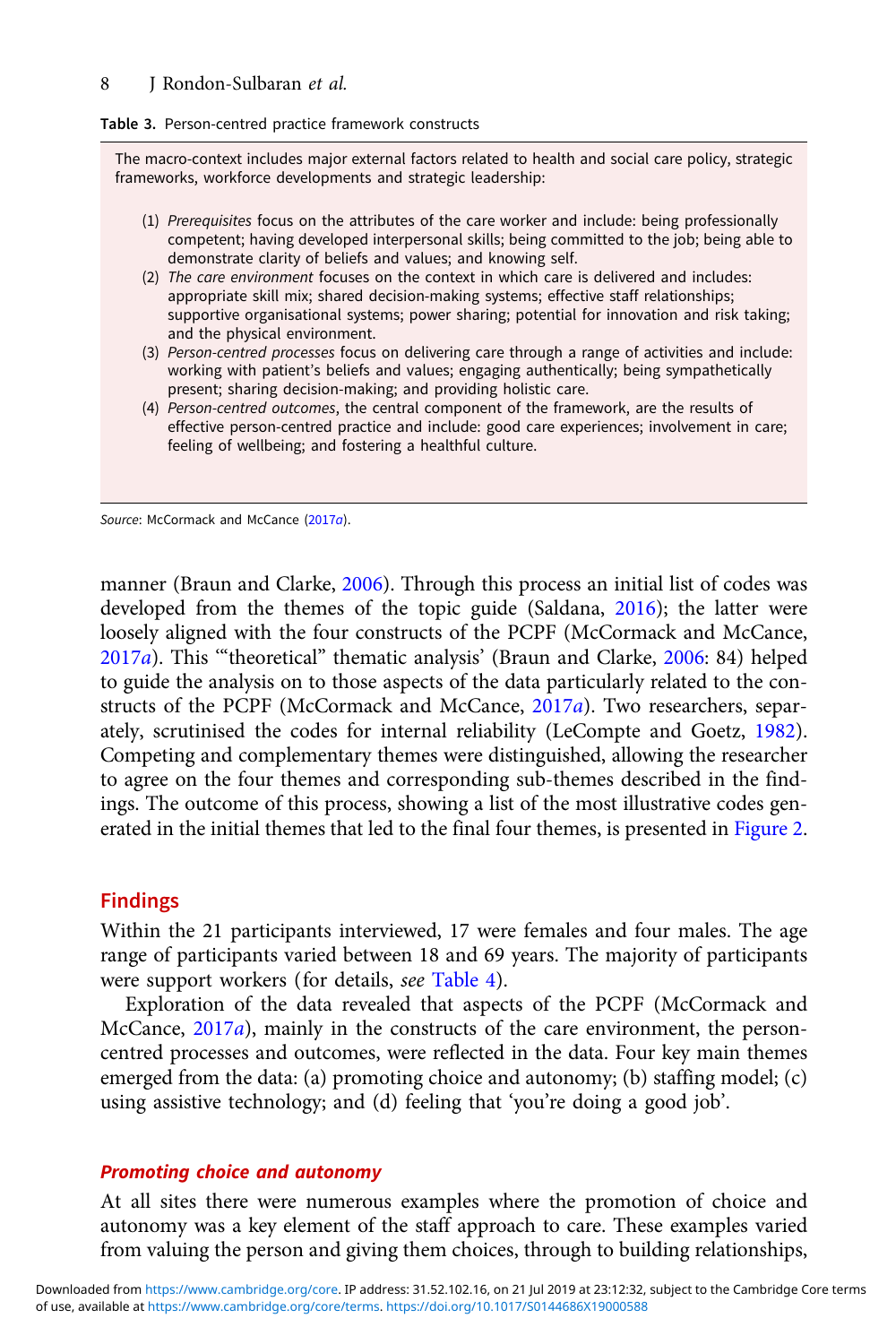<span id="page-8-0"></span>

| <b>Theme</b>         | Codes                                                                                                                                              | <b>Four main themes</b>                   |
|----------------------|----------------------------------------------------------------------------------------------------------------------------------------------------|-------------------------------------------|
| Care approach        | Choice and shared decision-making<br>Holistic care<br>Sympathetic presence<br>Engagement<br>Offering support                                       | Promoting choice and<br>independence      |
| Care environment     | Skills and training<br>Staff relationships<br>Staff communication<br>Support from colleagues<br>Learning<br>Prevention<br>The physical environment | Staffing model                            |
| Technology           | Non-intrusive<br>Prevention<br>Safety<br>Protection<br>Helping independence<br>Supporting staff                                                    | Using assistive<br>technology             |
| Advantages for staff | 'you're doing a good job'<br>Job satisfaction<br>Supporting health<br>Supporting wellbeing<br><b>Freeing time</b>                                  | Feeling that 'you're<br>doing a good job' |

Figure 2. Initial codes and themes leading to four main themes.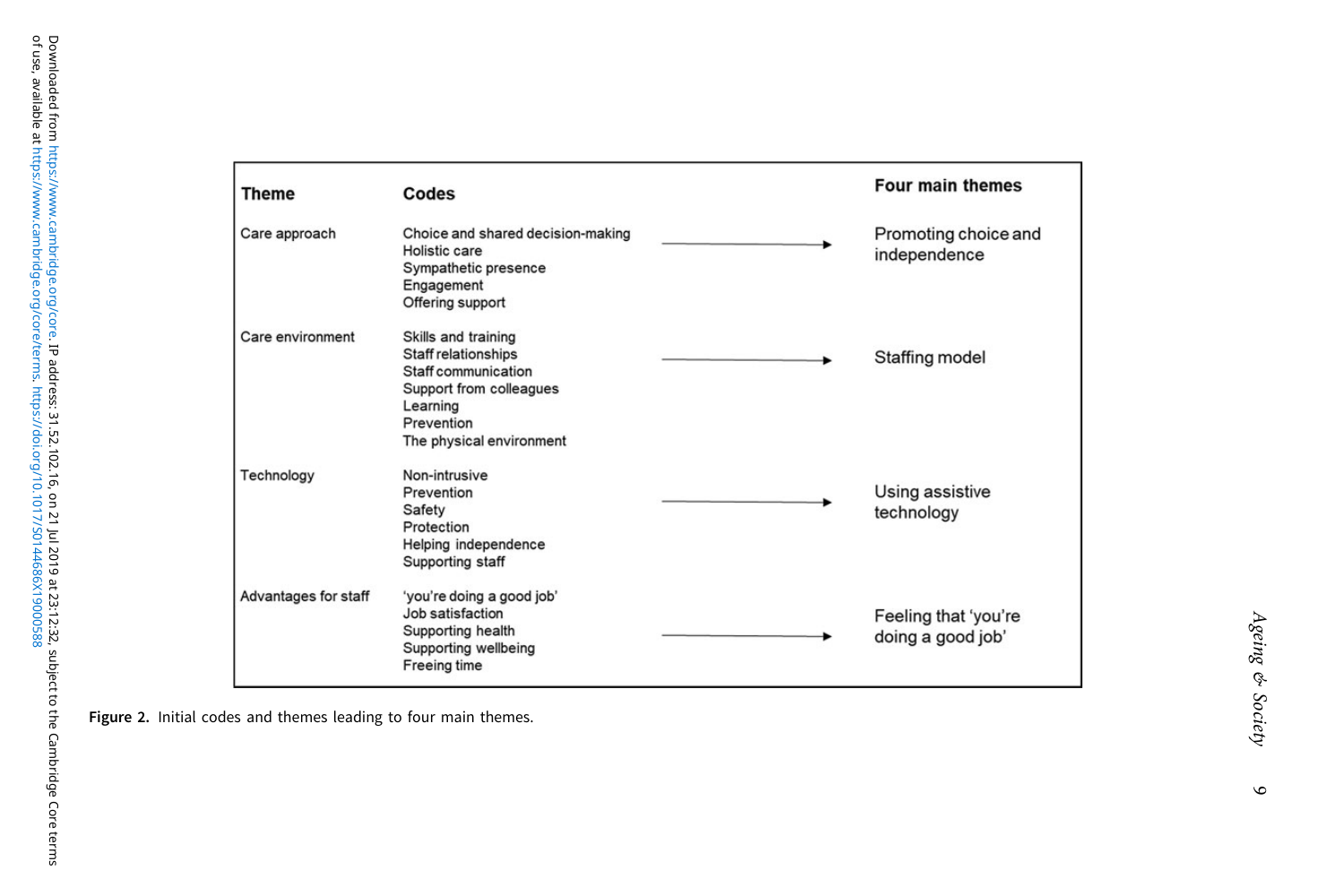## <span id="page-9-0"></span>10 J Rondon-Sulbaran et al.

| Characteristics                          | $\mathsf{N}$   | $\frac{0}{0}$ |
|------------------------------------------|----------------|---------------|
| Gender $(N = 21)$ :                      |                |               |
| Female                                   | 17             | 81            |
| Male                                     | $\overline{4}$ | 19            |
| Age $(N = 21)$ :                         |                |               |
| $18 - 29$                                | 3              | 14            |
| $30 - 39$                                | 5              | 24            |
| $40 - 49$                                | 5              | 24            |
| $50 - 59$                                | $\overline{7}$ | 33            |
| $60 - 69$                                | $\mathbf 1$    | 5             |
| Position $(N = 21)$ :                    |                |               |
| Support Worker                           | 13             | 62            |
| Scheme Manager                           | $\overline{3}$ | 14            |
| Senior Support Worker                    | $\overline{2}$ | 9.5           |
| Activity Co-ordinator/Co-ordinator       | $\overline{2}$ | 9.5           |
| Team Leader                              | $\mathbf 1$    | 5             |
| Length in post $(N = 20)$ :              |                |               |
| 6-11 months                              | $\overline{2}$ | 10            |
| $1-5$ years                              | 11             | 55            |
| 6-11 years                               | 5              | 25            |
| $12-13$ years                            | $\overline{2}$ | 10            |
| Years of experience in care $(N = 18)$ : |                |               |
| $5 - 10$                                 | $\overline{4}$ | 22            |
| $11 - 20$                                | 11             | 61            |
| $21 - 30$                                | $\mathbf{1}$   | 6             |
| $30+$                                    | $\overline{2}$ | 11            |

maximising skills and independence, and providing opportunities for meaningful activities.

Staff mentioned that the facilities allowed tenants choice about with whom and when they interacted, prioritising the opportunity to enjoy the privacy of their own homes. Staff appreciated the fact that tenants were able to make choices about who they let into their homes and to whom they chatted or were friendly with. Staff mentioned that the daily routine visits to the tenants' home within the facilities offered opportunities to build relationships, but it was always left to the tenants' discretion to avail or not of these opportunities. For instance, this staff member described the type of interaction that could take place in one of the facilities where the tenants lived in self-contained flats and received daily calls by support staff: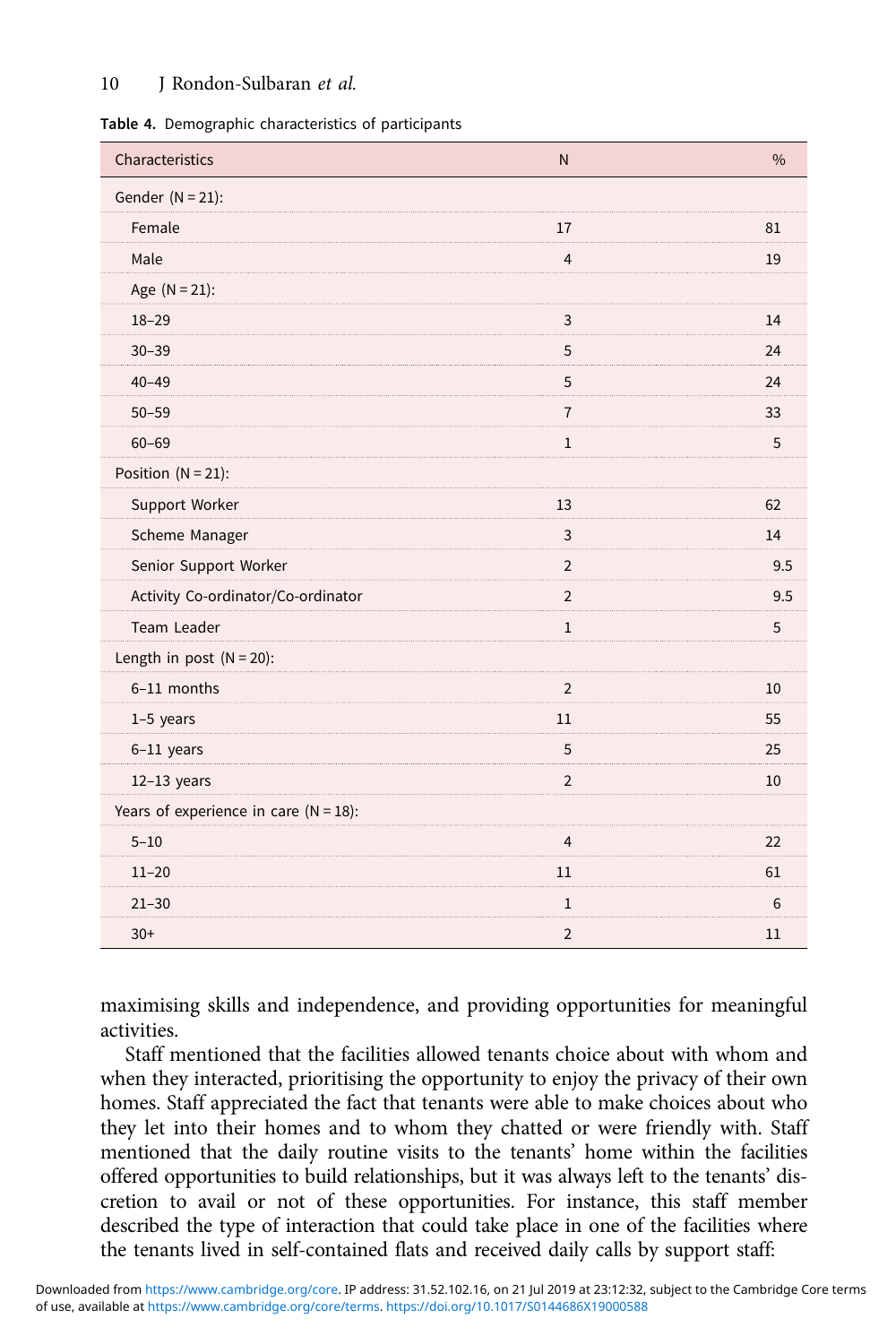It's just that you have your own wee flat and you're self-contained but you have a lot of, you know, you've the help there, you have your own privacy the way you would have in your own home … there's the support and the girls, the staff go in and out for a short space of time and do what they need to do. And then if they want to have a chat or sit down, they'll sit and have a chat with you, but if they don't, then just go out again. (FC-C1)

There was a general acknowledgement of respecting the tenants' choices in all contexts, particularly in relation to food, dressing and personal hygiene, as shown in this quote:

Nobody is being told: 'Right, well, you're going into a shower and you're being put into a shower.' It's not about that, they all have that choice. (FC-G1)

It was interesting to see how some of the participants who had worked in residential care were able to make comparisons between the two models and found themselves in awe at the rigidity of the residential care system where meal schedules and menus are pre-established by others without any consultation with the residents. One participant said:

I would find it very difficult to go back to residential where you're all sitting down at this one time and you're having this for your dinner and you have no choice. They're picking what they want to eat, their families, there's consultation with them about what food they're having, they're not having a set menu, you know what I mean? So, to me, you can't compare the two, you can't compare the two, definitely not. (FC-D1)

It was widely agreed among the participants that the aim of supported living for people living with dementia was to promote independence while maximising the skills of the person. Thus, tenants were able to do things for themselves and, with the right encouragement and support from the participants, they could maintain their skills and abilities for as long as possible. This was an attitude that was prevalent in the majority of interviews, well reflected in this quote:

…our ethos is more basically trying to promote as much independence with them as possible. So, being more, us standing back and giving them by that to promote, for them to be able to do the things for themselves, to try and keep their minds stimulated. (FC-C2)

Some participants suggested that while independent living was part and parcel of supported accommodation, it was also necessary to offer adequate support to be able to keep tenants safe. Therefore, in their view, the TESA model was the most adequate intervention to achieve that, as this member of staff said:

It's [supported accommodation] the future, people with dementia need to be able to live in their own homes, they need to be supported, they need to feel safe; they need to have, it's their right to live at home and be happy and to be supported.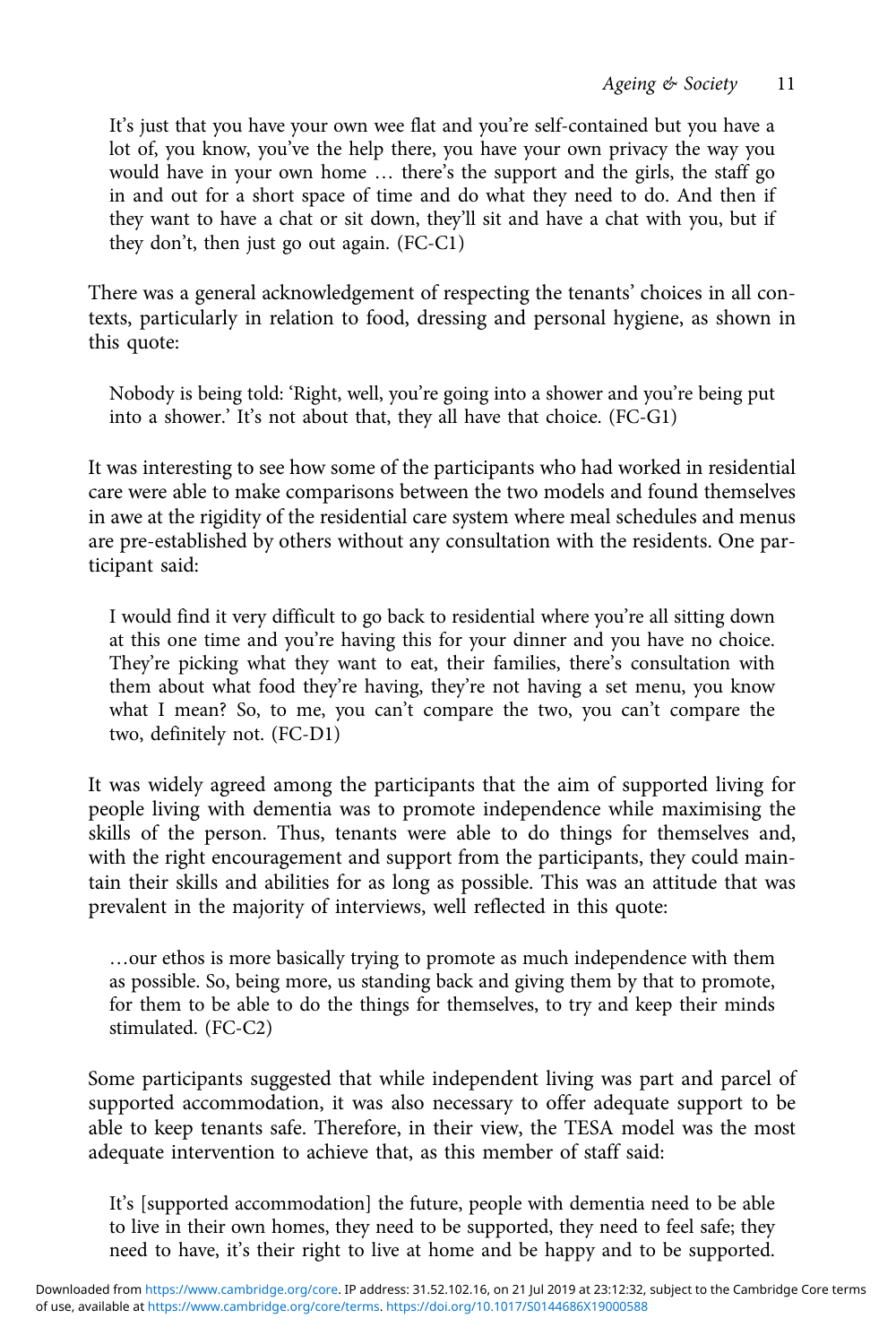## 12 J Rondon-Sulbaran et al.

And all this technology and all this support staff and all the partnerships together makes it possible for them. (FC-A2)

Many of the participants made references about the fluctuations of the condition and how sometimes the tenants' needs increased, therefore, on occasions, staff may be assuming a brief caring role while still supporting the tenants, as explained here:

But, again, sometimes some of the tenants need more care, and less support. So, it's just try and get the balance right … But when they're better we are very much so, we are encouraging them to support them to do as much as they can for themselves. It is more about supporting rather than doing for, supporting with, or prompting with, or assisting, rather than just doing it for them. (FC-E1)

Being able to move about or go out was recognised by many of the participants as an ability that was necessary to maintain for as long as possible, however, it was also important to consider the potential risks in doing so and assess all situations accordingly, as explained by this staff:

Some of the tenants just go out shopping, they go to church, they do everything that they would've done in their own home; but they're assessed to see how safe they're on the road. That's an important assessment because you don't want to, this is not, you know, this is just supported housing, so we want them to enjoy life and not to be feeling enclosed. (FC-C1)

In general, it was recognised that the tenants in the majority of the facilities were at different levels in their dementia and that their skills varied and in most cases they declined. However, there were examples in some of the facilities where tenants were able to develop new skills which were not only enjoyable, but also enriching and rewarding. For example, this participant talked about one lady who became a facilitator of her own class in the facility:

…we have one lady, and after tapping into and encouraging her to do some of the different arts, music, the different activities in relation to that, she actually now has become so empowered and so interested that she herself runs a mindful colouring class for other tenants. And she's thriving because it takes her time to organise it, it gives her purpose, she's sharing her skills with other people and these are new skills she's learned. (FC-A3)

# Staffing model

The majority of participants felt that they played a key role in establishing linkages and relationships with the tenants and family members, which in turn benefited everyone in different ways. For example, they found themselves in the privileged position of gaining or exchanging key information about the tenants with family members and/or amongst themselves. These exchanges were important, both in terms of ensuring participants that they were providing good quality care and that tenants and families felt supported, as explained in this excerpt: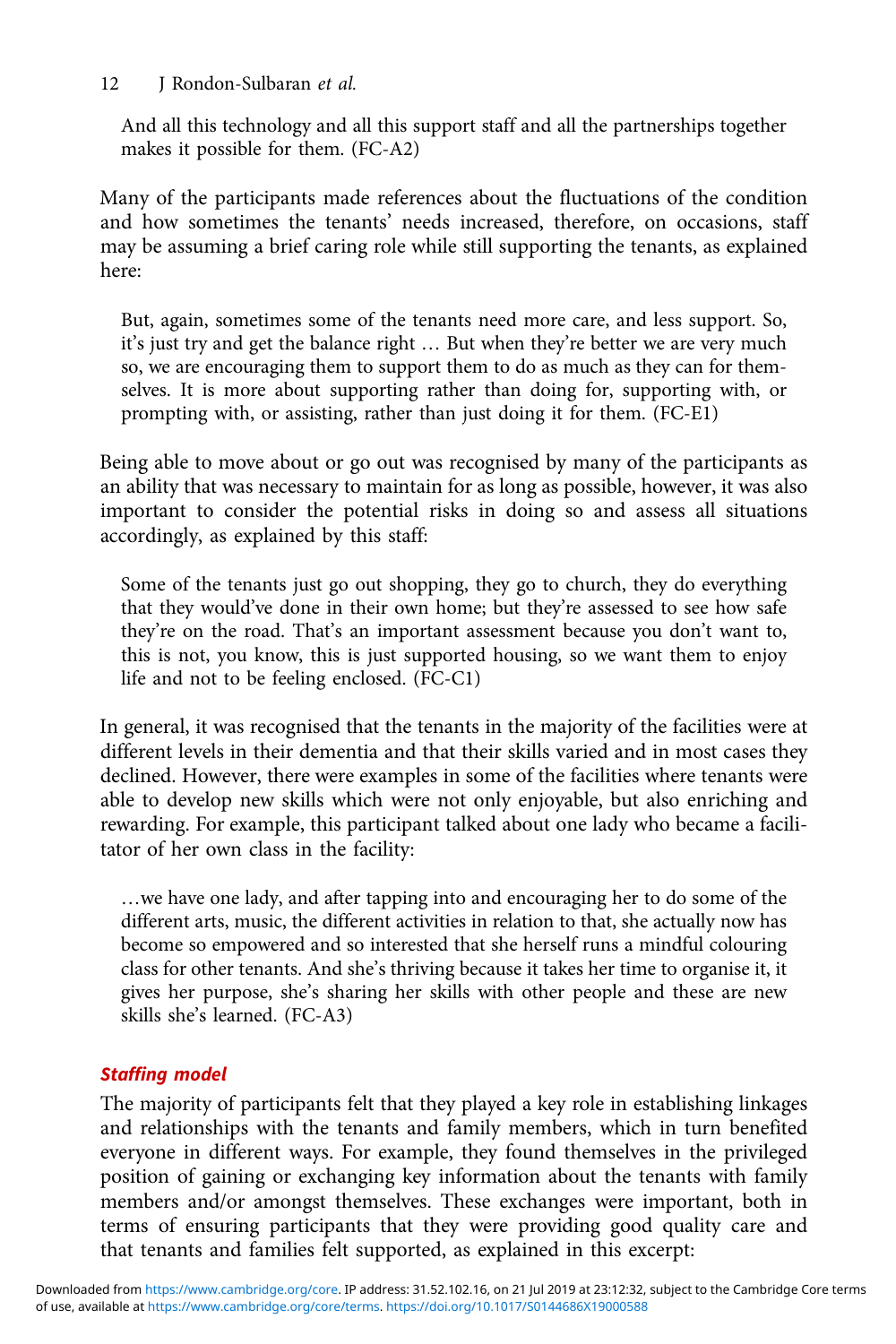Families are very appreciative of the care and support they [the tenants] get in here. They really do appreciate it, and, you know, we pick up on something we'll say [it] to the family … And then, the families are very grateful, and they are very open as well, like ourselves too, engage with other services. We've never had an issue with anything like that. (FC-E1)

Some participants mentioned how the flexibility offered by the supported accommodation model to include the input of families in the care of the tenants appeared to give them not only the opportunity to establish relationships with families, but also to have more control over their work and free some of their time to focus their attention on other tenants with higher needs. Specifically, one staff member talked about families getting involved in hands-on care on an ad hoc basis at lunch time, helping their relatives with their food, which then allowed them to help those on their own who also needed more support at meal times:

I find this approach [supported accommodation] better because the families come in and if their relatives are having lunch, they sit with them and talk with them while they're having their lunch ... Or, um, we have a couple of residents where you have to feed them, and if the relatives come in at lunch time they'll say: 'Look, we'll do that.' And then, that leaves you free to work with someone else. So, it's not just staff that are involved in that patient's welfare or needs, it's their families as well. So it is very inclusive, so it is. (FC-H2)

In contrast with the staff empowerment mentioned above, others felt that their work was at times overly task-oriented or that they had to spend too much time on domestic chores or similar tasks that prevented them from engaging in more individualised care, as this example illustrates:

We have to do a lot of different things … A lot of stupid stuff, like cleaning and laundry … and checks, … we have to do water temperatures up on our corridors; that can take time. You have to go into every room and run every hot tap and record that … just to make sure they're [the tenants] not putting on the hot water and scolding themselves … So, all that stuff kind of … it consumes you, so that you don't have time to just spend with them, or have a chat or do something nice for them. (FC-G1)

The above quote may be related to staffing levels which appeared to be variable in the different facilities. It emerged that in those facilities with low numbers of tenants (between 12 and 25 people) staff felt that the staffing levels were adequate, and they were able to provide holistic care:

You know, I've worked in nursing homes, I've seen that, you know, the staffing level here is brilliant because we need the staffing level that we've got to do what we do. You know, if we didn't have the four or five staff on a day we couldn't take them out and why shouldn't they be taken out, you know, they're still fit to do so. (FC-F2)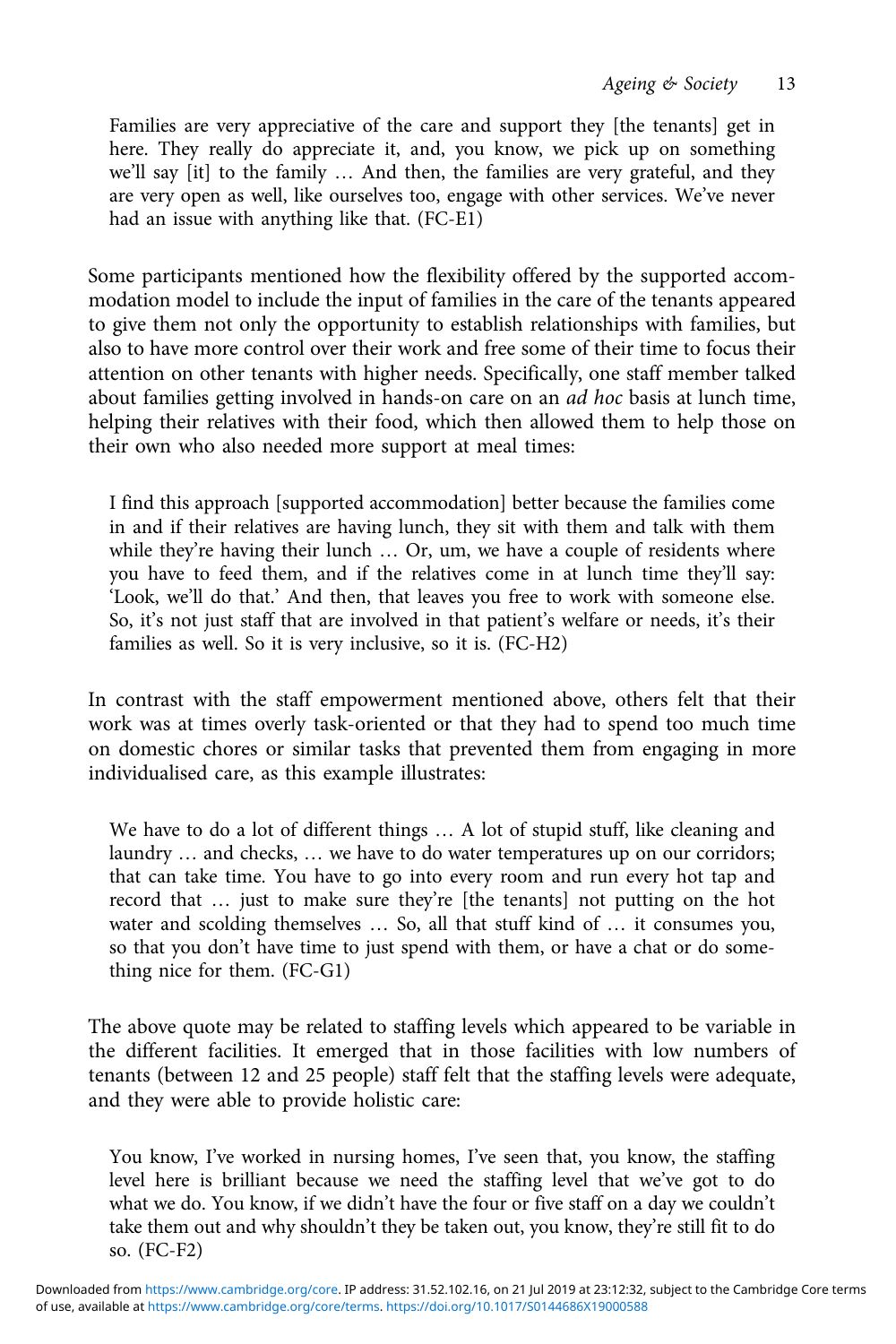This was emphasised by some of the senior staff interviewed in the smaller facilities who were vocal in expressing how lucky they felt for having appropriate staff ratios that could allow them to implement a PCC approach, as noted in this quote:

…whilst here it's, touch wood, our staff ratio is very good and enables us, our model of care, it enables us to spend a lot of time with the tenants, and they appreciate it, in other care environments that isn't not always the case. (FC-F1)

Indeed, in bigger facilities (of between 30 and 60 tenants) staff felt that the low staff to tenant ratio diminished the opportunities to be able to provide the holistic care promoted in the facilities:

It's just, sometimes, you would like, if you … maybe your staffing levels could be down a bit sometimes, you know, if there's someone off sick you can't fulfil the job the best that you would want to because you'd have more work on. (FC-A2)

Overall, participants felt that they were well equipped for the job. They mentioned the induction sessions and training as invaluable to enhance their skills and to help them understand the nature and principles of the person-centred approach in supported accommodation, which for many differed from previous work experiences in the care sector, as stated by this participant:

To me at the start, you know, the training that is given is beneficial to me because it's a model I haven't experienced before. It's like they have their own accommodation, they have their own flats here, whereas in the private sector it is not designed that way. Um, and, you know, the training, needed, I did need the training just to be in that zone where you have to be first safeguarding the tenants. Yeah, it's good learning and good experience, more experience for me to see how it works. (FC-A1)

Most participants felt they had a fairly good understanding of dementia issues but, most importantly, they felt competent in their understanding of the person at various levels and being attuned to their feelings and needs, including the social, emotional and psychological. This participant illustrated this by saying:

It [dementia] can just be so debilitating to a person, you know, and they just lose their senses that they're important and that they're an individual and if we can give them a bit of comfort and a bit of love, you know, and make them feel valued and wanted because they can be so confused. (FC-B2)

Other participants gave examples of how collegiality and mentoring enriched their practice when they were confronting difficult situations which required the ability to see beyond the person's behaviour, as explained here by this participant talking about the agitation of a particular tenant:

I think the staff work well together in dealing with situations. If I had an issue, I'd say: 'I find this particular … resident very challenging' … I would say maybe to the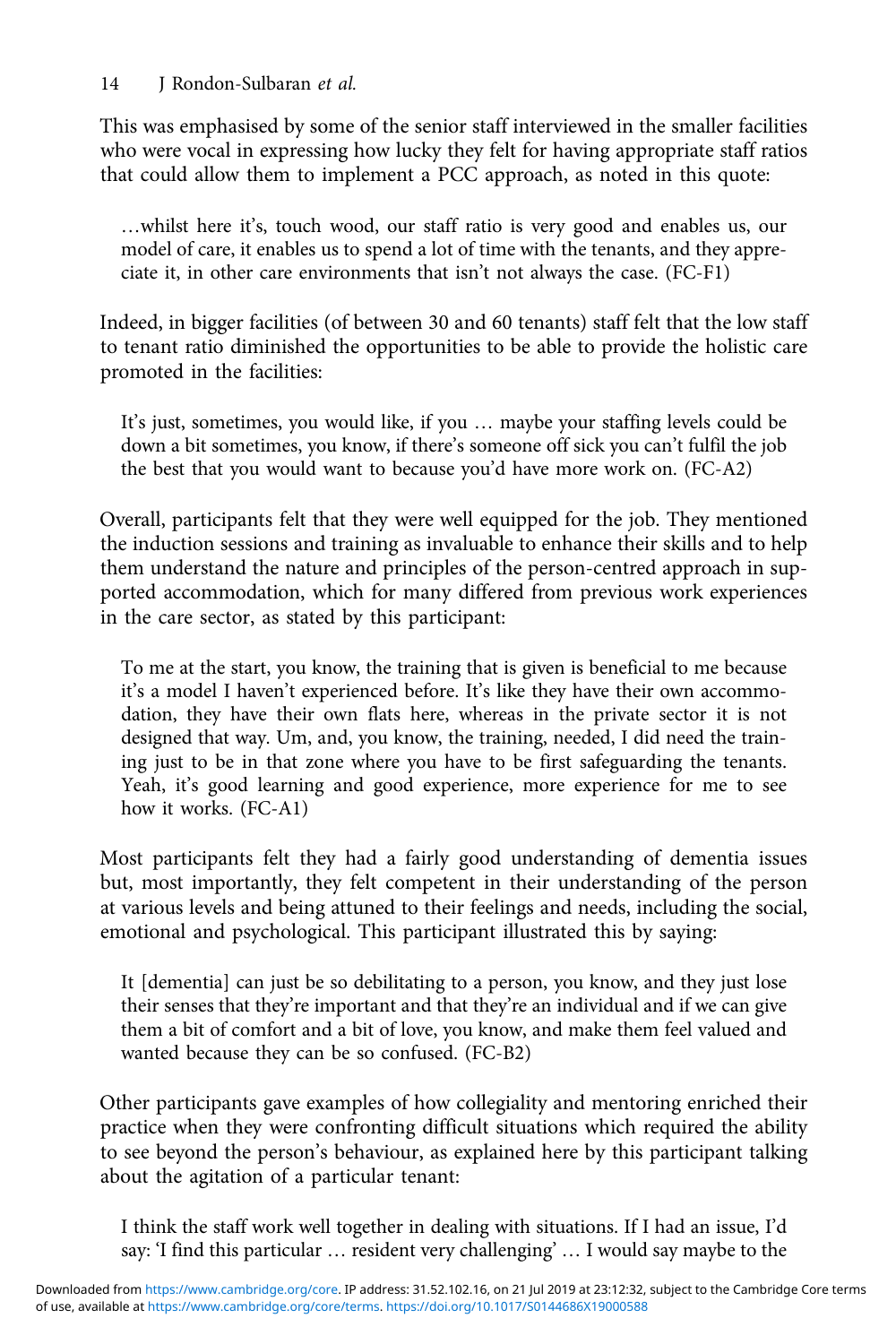senior: 'She seems a bit agitated today. She says she's a wee bit sore. Maybe she's got a wee UTI [urinary tract infection] or something?' And the senior would say: 'Well, get a wee sample and I'll…' It could end up that that was what would trigger her agitation. (FC-F3)

## Using assistive technology

In general, participants appeared to favour the environmental enhancement of the facilities with assistive technologies. For many, technology was essential to their job. Universally, they found the telephone system with activation of multiple alarms and sensors vital to their job as they could swiftly be guided to the appropriate course of action in response to the specific alerts received through the system. This is illustrated by this participant:

When it comes to ... say, the telephone ... if there's a bed sensor and they get up, that'll come through our phone … We know that they're out of bed, we're made alert and we don't have to be in the room to know, you know. I feel more at ease in my job. (FC-F3)

Assistive technology appeared to have the dual role of providing safety, security or protection for the tenants and to make formal carers feel more relaxed or 'at ease' in their job, as pointed out in this quote.

Unanimously, staff reported that the different types of assistive technologies in the various facilities could be used to prevent falls or walking around or wandering, therefore, offering protection to both the tenant and the participants, as explained here:

To me it's [the technology] all protection; it protects the tenants. You know, the technology that we have, the protection that we know, without intruding on them. … Door alarms, you get someone that would want to come out, a lock won't let them walk around; the door alarms will let you know that. So, yeah, it protects us and it protects them. (FC-A1)

In this sense, assistive technology had the advantage of being non-obtrusive, which was perceived by participants as beneficial to the tenants as they did not have the feeling that they were being constantly observed or monitored:

…the assistive technologies support the staff to enable them in order to do their job. But it also gives that, um, non-obtrusive cover for tenants that they are safe within the environment they live in. (FC-A3)

The support offered by assistive technologies on the reduction of risk and the protection of tenants from harm to themselves or others was a topic profusely discussed by the majority of participants. For example, assistive technology enabled formal carers to monitor the execution of simple tasks like making cups of tea or cooking snacks, so that accidents could be prevented while still allowing the person to do things for themselves when they wanted. This participant summed this up: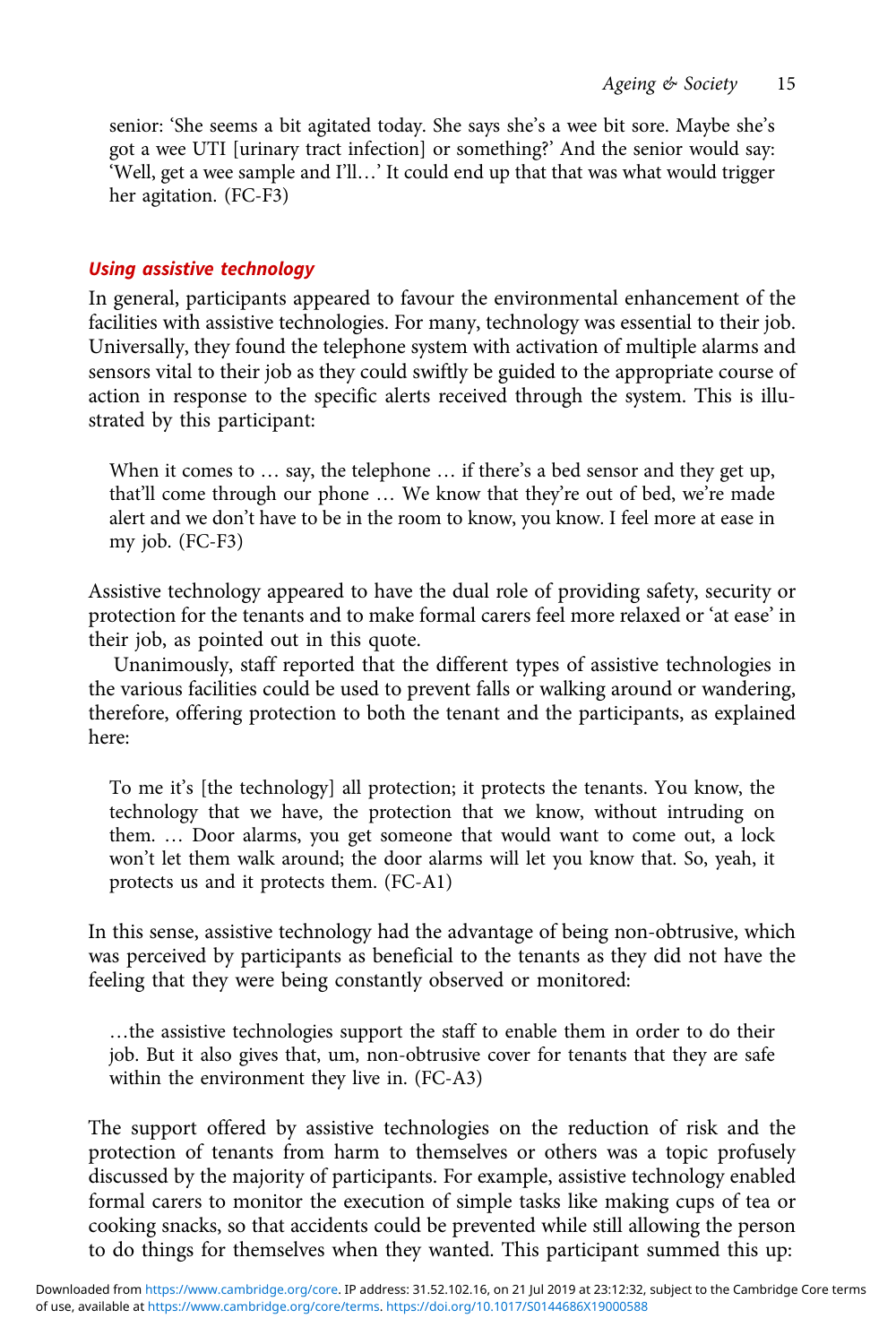…there was a lady in one of the flats, you know, she still maybe like to get up and try and make her own wee cups of tea and do wee things … they're supported to make their own food, you know, they've had their meals, it's: 'Enjoy your meal, I'll be back later…' I go out and I isolate that electric, so she can't be harmed, she can't be in danger, all through the technology, like, you know. (FC-A2)

The large majority of participants suggested that assistive technology was beneficial to supporting tenants to live independently and helping them with day-to-day tasks. Technology allowed tenants to work at their own pace and avoided the constant presence of someone who may end up intervening and doing things for them unnecessarily. This participant illustrated this with the example of a person feeling confident to use the toilet by him- or herself:

You know, even their push buttons in bathrooms and stuff, they're right beside the toilet and they know to press that so I think it gives them confidence as well to live independently as much as they can, that they can go in and use the toilet by themselves … We don't have to be there all the time … it's about them being able to do the things without us constantly following them. (FC-F2)

Some participants referred to the speed of communication and the rapid response to potential risks or adverse incidents that were also possible with the use of assistive technologies. For many, as suggested in this example, the benefits of assistive technology outweighed its disadvantages:

I think the advantages outweigh the disadvantages very much so. I don't think the communication would be the same if we didn't have a certain technology, the handsets. (FC-G3)

In general, two concerns emerged regarding the use of assistive technologies. Firstly, it was important that technologies were not used in a restrictive way and that they were non-intrusive and implemented according to the person's needs, as explained by this manager:

We have to be careful that all parties involved, the residents, professionals and ourselves, are implementing those [technologies] for the benefit of the client and practices cannot be in any way restrictive. There's emphasis on the word 'assistive'; it's to assist them in their day-to-day and to enhance whatever they have. So, we would carefully consider it before we put any assistive technology in place. (FC-H1)

Secondly, that assistive technologies did not replace the human contact that staff and tenants should enjoy in the caring relationship. In this sense, technologies were viewed as an ally that could allow more free time to formal carers to be able to engage in personalised activities with the tenants and release them from the constraints of task-oriented routines. As this staff described it, everyone can just get on 'living life':

You know, we don't have to be there all the time with them [the tenants] because that's not what it's about, you know. It's about them being able to do the things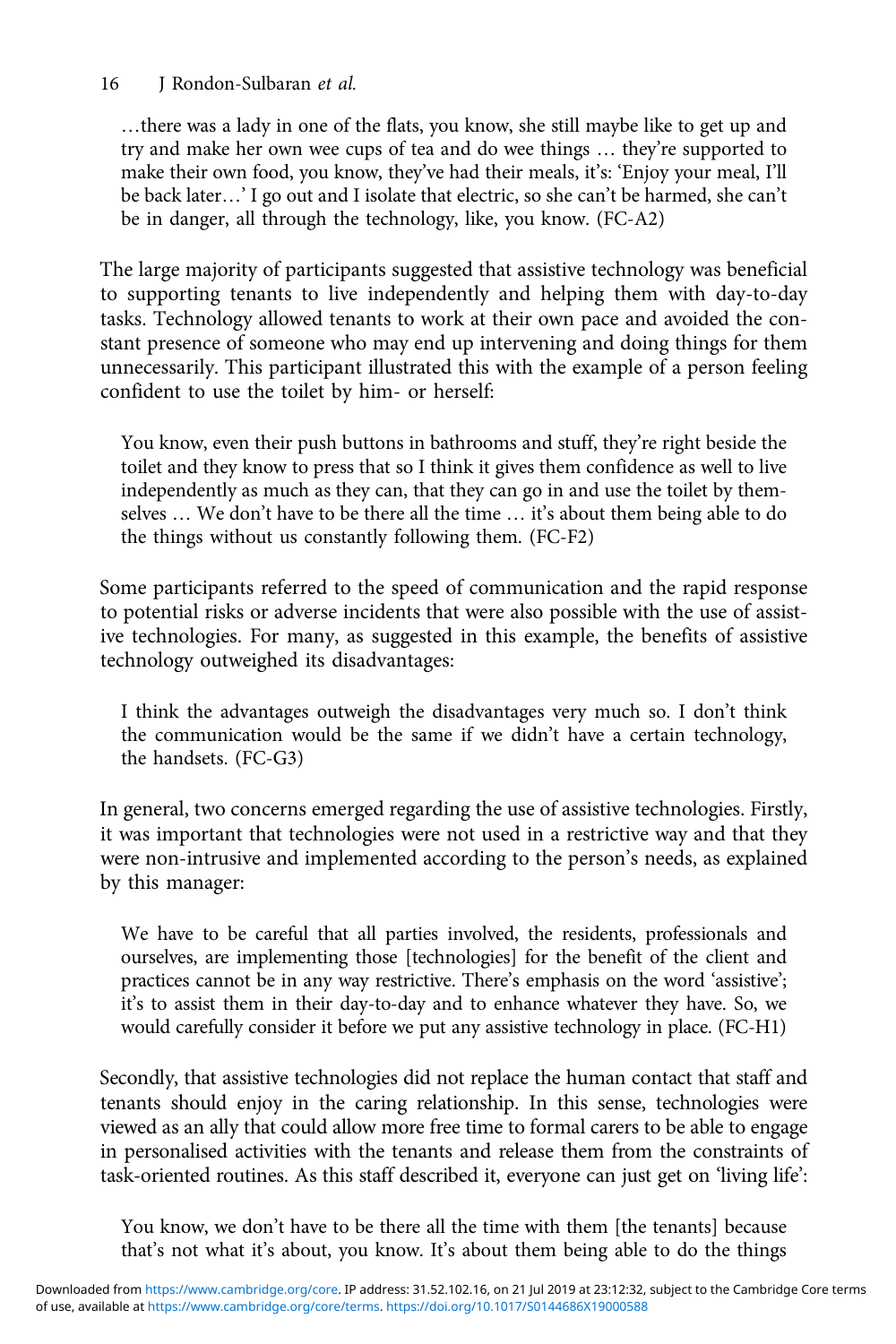without us constantly following them … So, if there is a couple of residents in bed, it means, say in the afternoon because there is a couple like to lie down in the afternoon after their dinner … it means, we don't have to stay in the room with them or sit outside. We can be in the close area with other residents doing something, but we know if they get up off that bed, the bed sensor will go off and we can go straight away to them. So, it helps everybody because you're not neglecting anyone then which is a good thing, everybody's getting the same attention and just living life. (FC-F2)

# Feeling that 'you're doing a good job'

For many of the participants the sense of 'doing a good job' was the main aspect of their work that kept them motivated and gave them immense job satisfaction. 'Doing a good job' consisted of various things. For some of the participants this was having an understanding of the person beyond their illness and doing nice things for them, as explained by this participant:

I always think, it must be so strange to have something on your mind or to feel something but not be able to say how you feel or what's bothering you, so … if you could do one nice thing a day, I think if you can walk out that door and think: 'Oh, I made that person laugh' or 'I helped them…' or 'I changed their mood…' or something, definitely you satisfy yourself in the job. (FC-G3)

Other participants referred to the satisfaction they felt when tenants showed their appreciation for the 'little things' they did for them which could be making a cup of tea or helping them choose what to wear. For others, it was important to provide comfort, such as the one gained from a good night's sleep:

Seeing that nobody is unsettled. I always look that if you're on my shift and you got everybody organised and you got them into bed and you didn't have people ringing all night: you'd done a good job, you've got people well settled, they're comfortable and they've slept all night. That's good satisfaction. (FC-D1)

For a few participants, job satisfaction also derived from the belief that they were improving the quality of life of both families and tenants through the provision of adequate support that was going to keep the person experiencing dementia living independently for longer and even perhaps preventing him or her from a premature entry into nursing care. As this participant explained:

I just love this job. I think it's just a nice job. It's nice to give the family and the tenant a bit of support. It's nice to see them living their lives. It's nice to see them not having to go into a nursing home or anything like that. It's so nice to see they have their independence. (FC-C3)

# **Discussion**

This study of TESA for people living with dementia has offered insights on the experiences of formal carers working in these facilities, ranging from small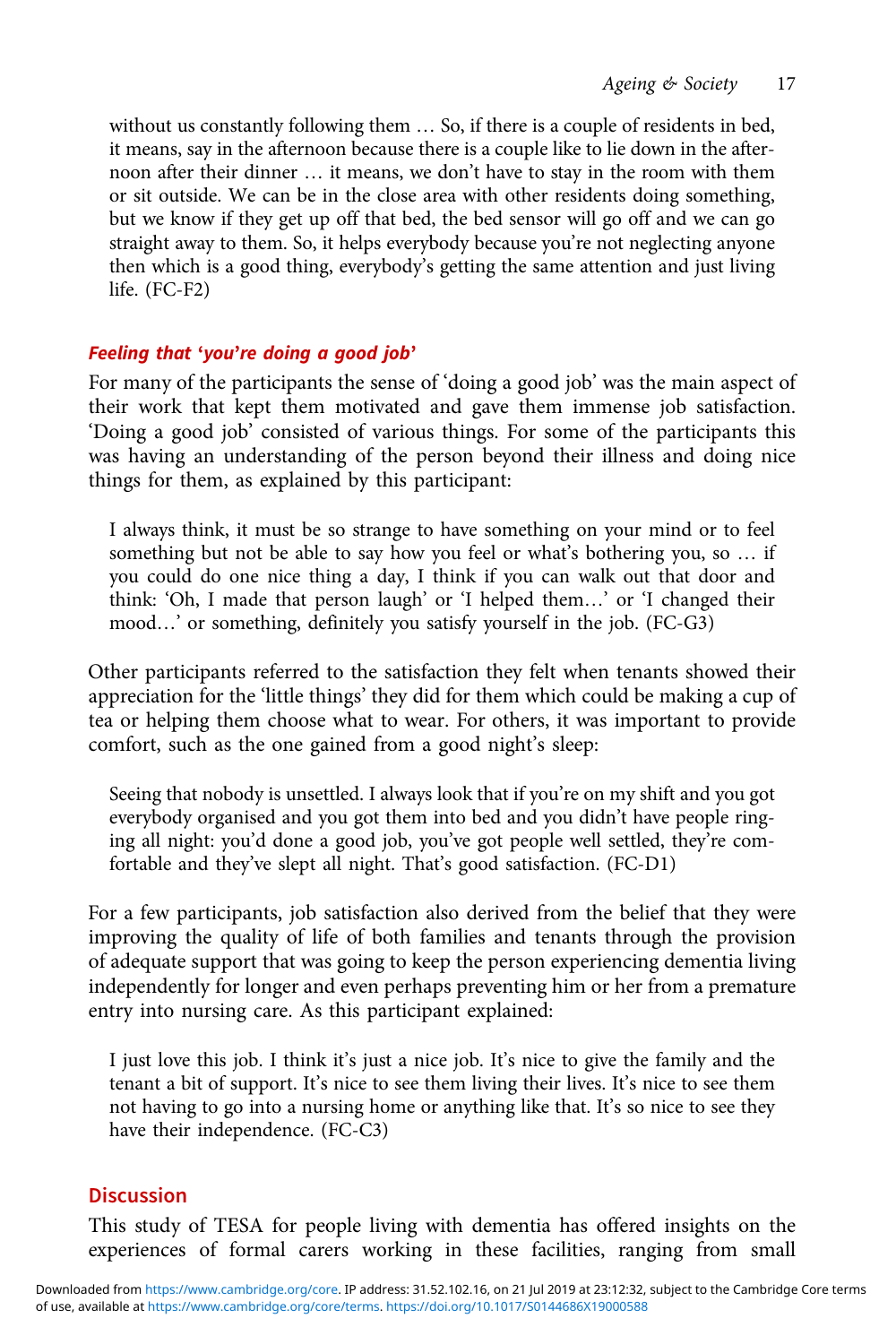dwellings for up to 12 people with shared communal areas to medium-sized facilities providing self-contained independent accommodation for 30–60 people. The findings identified four main themes of dementia care in these facilities: 'promoting choice and autonomy', 'staffing model', 'using assistive technology' and 'feeling that "you're doing a good job"'. These themes largely mapped to the attributes of PCP contained in the PCPF proposed by McCormack and McCance ([2017](#page-21-0)a). The attributes most prominently represented in these findings are those associated with the 'care environment', 'person-centred processes' and 'outcomes'.

These findings suggest that PCP is prevalent in these facilities. The emphasis on the promotion of choice, independence and autonomy reflects how the concept of personhood central to PCC (Sabat and Harré, [1992](#page-21-0); Kitwood, [1997;](#page-20-0) Rogers, [2011\)](#page-21-0) is embedded in the ethos of the facilities and demonstrates a culture change veered towards the adoption of person-centred processes, that is, the provision of holistic care and the authentic engagement of the person living with dementia whose beliefs, values, wishes and desires should be always recognised (McCormack and McCance, [2017](#page-21-0)a). These findings are substantiated by other research, as reported by Brownie and Nancarrow ([2013\)](#page-20-0) in their systematic review of the effects of PCP on residents and staff in care settings where in purpose-built, small-scale, home-like settings traditional nursing models have been dismantled and the decision-making on care delivery has shifted to the residents. It will be important to learn more about the mix of tenants in these facilities, in terms of the severity of the dementia, in order to facilitate the right conditions for formal carers, as they found that the heterogeneity of needs impacted on the strategies to support independence and maintenance or maximisation of skills. Specifically, many of the staff referred to safety issues and potential risks which needed to be monitored and assessed to strike the right balance between safety and independence, and avoid the dilemmas posed between 'too much intervention' and 'too much risk' (Molony and Bouma, [2013](#page-21-0): 80). The key issue of independence for people living with dementia in supported housing schemes has been highlighted by other authors (Evans et al., [2007](#page-20-0)), and consonant with their findings, we have revealed that with the appropriate support from formal carers, tenants in these facilities are given choice and autonomy in their lives to make decisions about simple things like what to wear or what to eat, or what to do or not to do, and by doing so are treated with dignity and respect.

This care delivery focused on engagement, authenticity, shared decision-making and holistic care is supported by the appropriate conditions of the care environment. While it was evident that in the smaller facilities of up to 25 tenants, formal carers were able to focus more on aspects of care most commonly associated with PCC practices and felt competent and empowered, those working in bigger facilities mentioned the problems they face when their time is consumed by task-oriented duties which prevent them from practising a more individualised humanistic approach to care (Rasin and Kautz, [2007](#page-21-0); Brownie and Nancarrow, [2013](#page-20-0); Sjogren et al., [2017\)](#page-21-0). This is a very important finding in our study given that the facilities have the added environmental enhancement which has been associated with small-scale, home-like environments proven to be successful in implementing PCC that has been highly underpinned by culture change models (Verbeek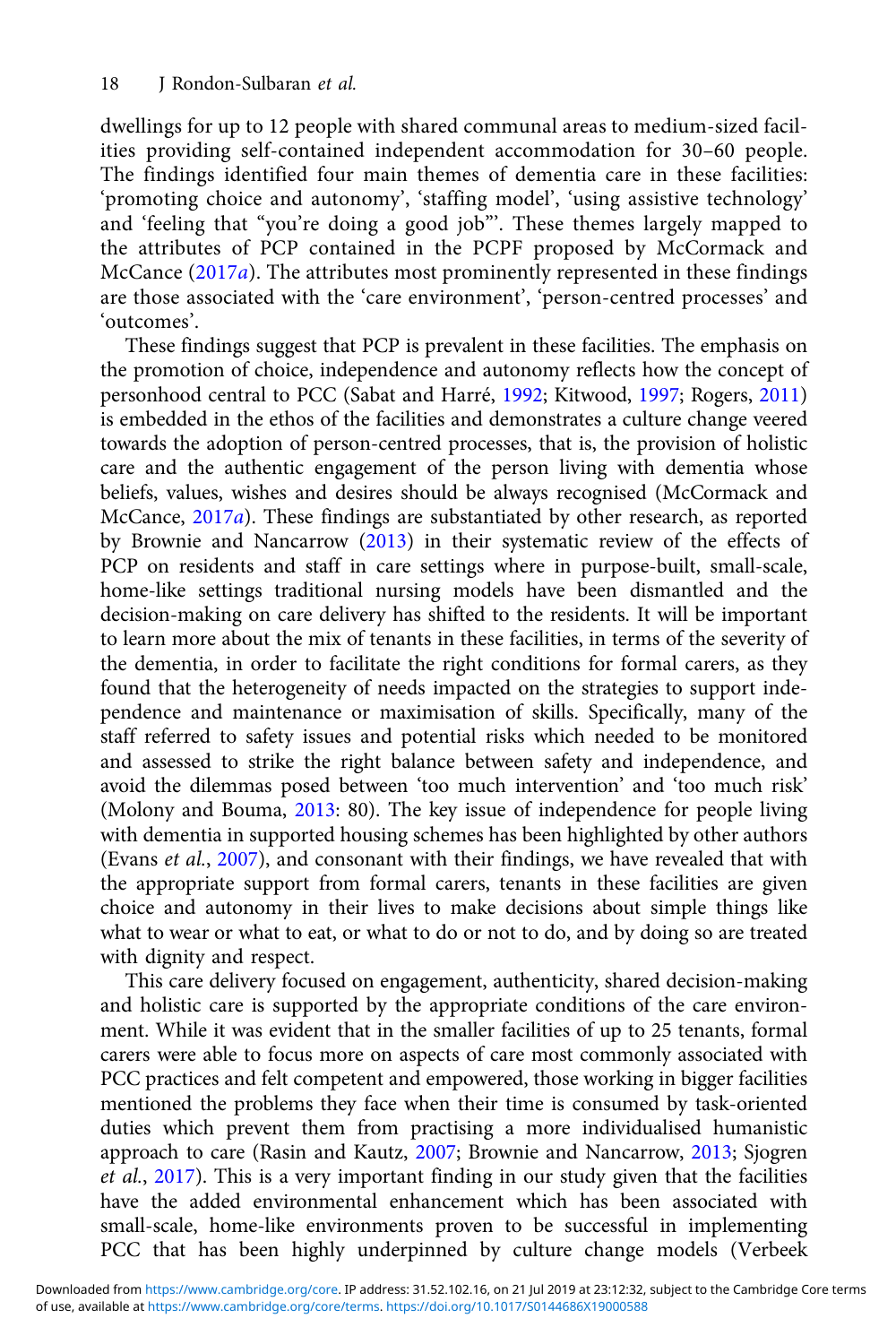et al., [2012](#page-21-0); Li and Porock, [2014\)](#page-20-0). Formal carers felt competent and confident with the assistive technology available in the facilities.

There was also evidence that assistive technology supported various aspects of PCP, however, it also appeared that the technologies could have the purpose of an extra 'safety blanket' for the formal carers who may seem to sacrifice autonomy for the safety of the tenants, which differs from other studies in this area (Landau et al., [2010](#page-20-0)), and confirms other findings reporting reduced risk for tenants and reassurance to staff who feel more relaxed in their roles (Meiland *et al.*, [2017\)](#page-21-0). Other ethical issues identified concerned the extent to which tenants provided informed consent for the use of the technologies, specifically those used to monitor and alert staff. While managers emphasised the adoption of any assistive technology involving all parties (i.e. 'residents', professionals and the managers themselves) according to need and to enhance the quality of life of the tenants, it was not clear to what extent and at what stage of the dementia the tenant is aware of the situation and capable of making an informed decision. By no means is there an implication that assistive technology has been used unethically, however, there appears to be a gap in advanced care planning, so that the tenants' preferences and desires are considered when their capacity to make decisions has diminished (Livingston et al., [2017](#page-20-0)).

The feeling that 'you're doing a good job', reported as the fourth key theme in our study, related to the high levels of job satisfaction demonstrated by the participants. This is consonant with research that has confirmed the positive effects on staff job satisfaction with the provision of PCC/P (McCormack et al., [2010](#page-21-0); Brownie and Nancarrow, [2013](#page-20-0)). While some formal carers expressed some concerns about the staffing levels, mainly in larger facilities (of between 30 and 60 tenants), there appeared to be a balanced staff to tenant ratio in small-scale facilities which contributed to increased opportunities to provide quality care and time to the tenants, which is confirmed by research undertaken elsewhere (Rasin and Kautz, [2007](#page-21-0)). Formal carers in this study felt that they could have a positive impact on the life of the people with dementia in the facilities by doing 'little things' for them and in return the carers derived enormous job satisfaction from the appreciation the tenants showed.

The new knowledge derived from this study in the use of PCPs confirms some of the evidence that the supported housing model could assist people living with dementia (Evans and Means, [2006\)](#page-20-0). Through the accounts of the formal carers it has been shown that this model not only is being delivered using a PCC approach as operationalised by McCormack and McCance  $(2017a)$  $(2017a)$  in their PCPF, but also contains the added value of the environmental improvement, another feature identified by other authors as essential to PCP (Brownie and Nancarrow, [2013\)](#page-20-0). This is important for policy makers and service commissioners and for the future role of the voluntary sector and formal carers and other professionals involved in the delivery of care for people living with dementia. It appears that careful consideration should be given to find appropriate ways to disseminate good practice and the replication of those models of care, in particular the small-scale, home-like environments conducive to better outcomes for both the person living with dementia and the formal carers. There is no doubt there are limitations with this study. For example, recruitment within a single region of the UK, within which there is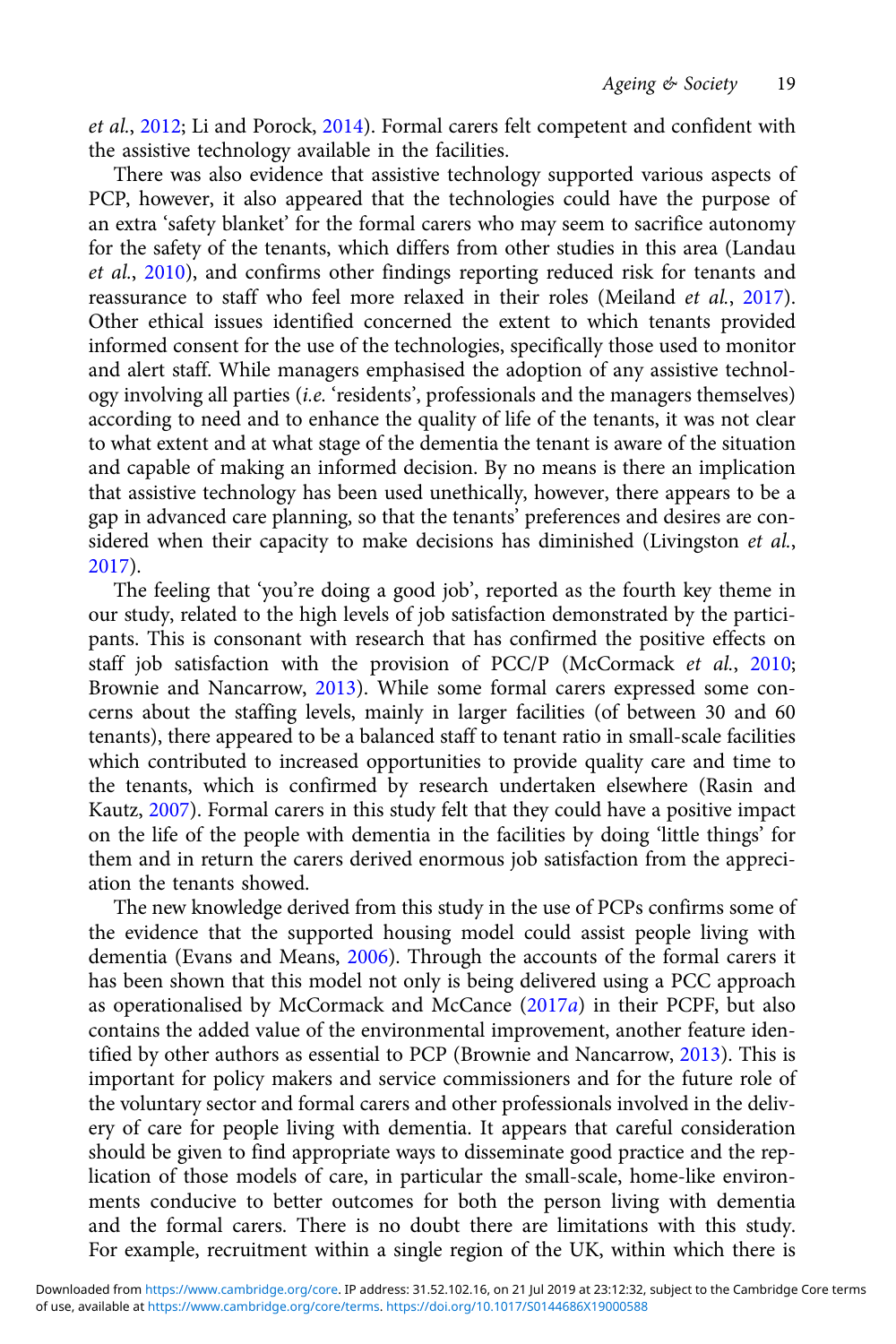<span id="page-19-0"></span>an integrated health and social care system, means that the experiences of staff may not be replicated in other areas. In addition, our limited time with staff to gather data could be considered a weakness, therefore adopting a more immersive methodology, e.g. ethnography, may prove insightful. Furthermore, whilst the PCPF was adopted as the overarching framework for this project, that in itself may have bound our thinking. Nonetheless, new insights have been gained and this is the first comprehensive study exploring novel technology-enriched supported housing.

# Conclusion

This paper describes research, as part of a larger study, completed on the experience of formal carers of people with dementia who transition into TESA. The findings provide an understanding of the extent to which this practice has adopted a PCC approach. These findings are relevant from a health and social care point of view which emphasises the need to provide appropriate services based on a whole systems approach to care. The key themes highlighted here that characterise the person-centred practice in these facilities can be the precursors for further research focused on different social policy contexts important for understanding the differences in size variation that could overcome the barriers that seem to make PCP more successful in smaller dwellings.

Acknowledgements. Thanks are extended to the Health and Social Care (HSC) Research & Development Office and Atlantic Philanthropies for funding this project. We are sincerely grateful to the many people living in TESA facilities within Northern Ireland who opened up their homes and lives to us. The team appreciates the openness and engagement of family and care staff with this project. Hopefully the voice of all can be heard within this work.

Financial support. This project was funded by the Health and Social Care (HSC) Research & Development Division of the Public Health Agency in Northern Ireland (Reference COM/4955/14) in conjunction with the Atlantic Philanthropies, an international grant-awarding body. The project is part of the HSC research strand into the 'Care of People with Dementia in Northern Ireland'. None of the awarding bodies have participated in any of the activities related to the research.

Conflict of interest. The authors declare no conflicts of interest.

Ethical standards. This study was given a favourable ethical opinion by the Research Office of Ethics Committees of Northern Ireland (ORECNI) on 28 August 2015 under REC Reference 15/NI/0160.

# Notes

1 In Northern Ireland, health and social care services are publicly funded. The Department of Health is responsible for its funding while the Public Health Agency is the executive body responsible for the delivery of health and social care services across Northern Ireland through its five HSCT. This service is free of charge to all citizens of Northern Ireland and the rest of the UK.

2 Support worker is defined as 'a person who is employed on an individual basis to foster independence and provide assistance for a service user in areas of ordinary life such as communication, employment, social participation and who may take on secondary tasks in respect of advocacy, personal care and learning'. In social care, support workers have been seen as employees without professional qualifications, although many employers do encourage staff to study for National Vocational Qualifications (NVQs) while at work (Manthorpe et al., [2010](#page-21-0): 317). Here we use the term 'formal carers' rather than 'support workers' and we use the term 'tenant' rather than 'resident' when referring to the person living with dementia residing in supported accommodation in the community who are visited by 'formal carers'.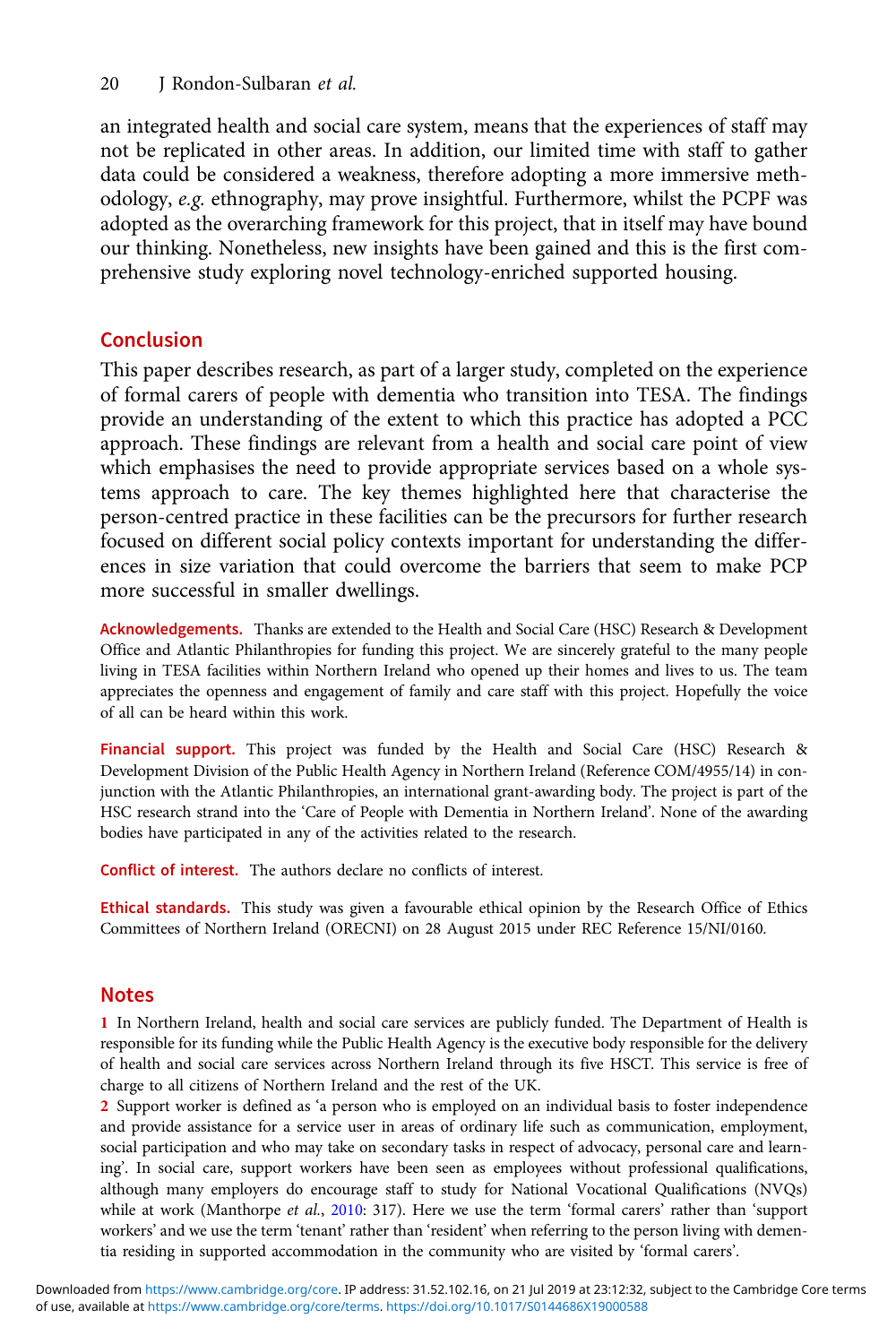# <span id="page-20-0"></span>References

Alzheimer's Society (2014) Dementia UK: Update. London: Alzheimer's Society.

- Alzheimer's Society (2015) Dementia 2015: Aiming Higher to Transform Lives. London: Alzheimer's Society.
- Bazeley P (2013) Qualitative Data Analysis with NVivo. Los Angeles, CA: Sage.
- Braun V and Clarke V (2006) Using thematic analysis in psychology. Qualitative Research in Psychology 3, 77–101.
- Brooker DJ, Argyle E, Scally AJ and Clancy D (2011) The Enriched Opportunities Programme for people with dementia: a cluster-randomised controlled trial in 10 extra care housing schemes. Aging & Mental Health 8, 1008–1017.
- Brooker D (2003) What is person-centred care in dementia? Reviews in Clinical Gerontology 3, 215–222.
- Brownie S and Nancarrow S (2013) Effects of person-centered care on residents and staff in aged-care facilities: a systematic review. Clinical Interventions in Aging 8, 1–10.
- Department for Communities and Local Government and Department for Work and Pensions (2016) Funding for Supported Housing: Consultation. London: Department for Communities and Local Government and Department for Work and Pensions.
- Department of Health (2009) Living Well with Dementia. A National Dementia Strategy: Putting People First. Leeds, UK: Department of Health.
- Department of Health (2015) Prime Minister's Challenge on Dementia 2020. London: Department of Health.
- Department of Health, Social Care and Public Safety, Northern Ireland (DHSSPSNI) (2011a) Improving Dementia Services in Northern Ireland. A Regional Strategy. Belfast: DHSSPSNI.
- Department of Health, Social Care and Public Safety, Northern Ireland (DHSSPSNI) (2011b) Residential Family Centres. Minimum Standards. Belfast: DHSSPSNI.
- Department of Health, Social Care and Public Safety, Northern Ireland (DHSSPSNI) (2011c) Transforming Your Care: A Review of Health and Social Care in Northern Ireland. Belfast: DHSSPSNI.
- Evans S, Fear T, Means R and Vallelly S (2007) Supporting independence for people with dementia in extra care housing. Dementia 1, 144–150.
- Evans S and Means R (2006) Perspectives on risk for older people with dementia in extra care housing in the UK: findings from a longitudinal study. International Journal on Disability and Human Development 1, 77–82.
- Fetherstonhaugh D, Tarzia L, Bauer M, Nay R and Beattie E (2016) 'The red dress or the blue?' Journal of Applied Gerontology 2, 209–226.
- Goyder J, Orrell M, Wenborn J and Spector A (2012) Staff training using STAR: a pilot study in UK care homes. International Psychogeriatrics 6, 911–920.
- Hunter P, Hadjistavropoulos T and Kaasalainen S (2016) A qualitative study of nursing assistants' awareness of person-centred approaches to dementia care. Ageing & Society 6, 1211-1237.
- Kitwood TM (1997) Dementia Reconsidered: The Person Comes First. Buckingham, UK: Open University Press.
- Koren MJ (2010) Person-centered care for nursing home residents: the culture-change movement. Health Affairs (Project Hope) 2, 312–317.
- Kvale S (2009) Interviews: Learning the Craft of Qualitative Research Interviewing. Thousand Oaks, CA: Sage.
- Landau R, Auslander GK, Werner S, Shoval N and Heinik J (2010) Families' and professional caregivers' views of using advanced technology to track people with dementia. Qualitative Health Research 3, 409–419.
- LeCompte MD and Goetz JP (1982) Problems of reliability and validity in ethnographic research. Review of Educational Research 1, 31–60.
- Li J and Porock D (2014) Resident outcomes of person-centered care in long-term care: a narrative review of interventional research. International Journal of Nursing Studies 10, 1395–1415.
- Livingston G, Sommerlad A, Orgeta V, Costafreda SG, Huntley J, Ames D, Ballard C, Banerjee S, Burns A, Cohen-Mansfield J, Cooper C, Fox N, Gitlin LN, Howard R, Kales HC, Larson EB, Ritchie K, Rockwood K, Sampson EL, Samus Q, Schneider LS, Selbæk G, Teri L and Mukadam N (2017) Dementia prevention, intervention, and care. The Lancet 390, 2673–2734.